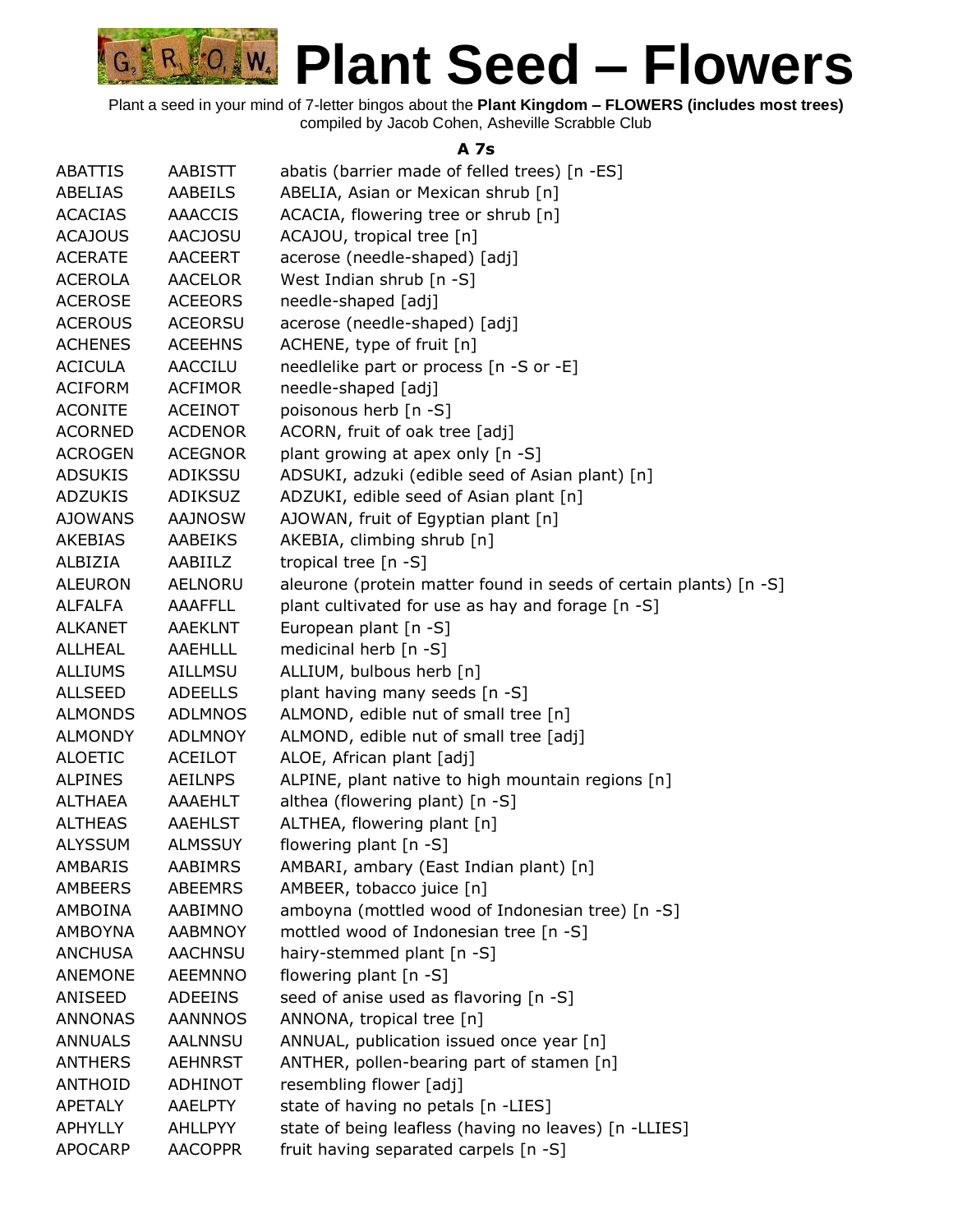| <b>APOGAMY</b> | <b>AAGMOPY</b> | form of plant reproduction [n -MIES]                                  |
|----------------|----------------|-----------------------------------------------------------------------|
| APRICOT        | <b>ACIOPRT</b> | edible fruit [n -S]                                                   |
| <b>ARABESK</b> | <b>AABEKRS</b> | design of intertwined floral figures [n -S]                           |
| ARABICA        | AAABCIR        | evergreen shrub that produces coffee beans [n -S]                     |
| <b>ARAROBA</b> | <b>AAABORR</b> | Brazilian tree [n -S]                                                 |
| ARBORED        | ABDEORR        | having trees [adj]                                                    |
| <b>ARBORES</b> | <b>ABEORRS</b> | ARBOR, tree when contrasted with shrub [n]                            |
| <b>ARBUTES</b> | ABERSTU        | ARBUTE, evergreen tree [n]                                            |
| <b>ARBUTUS</b> | <b>ABRSTUU</b> | evergreen tree [n -ES]                                                |
| <b>AREOLAE</b> | AAEELOR        | AREOLA, small space in network of leaf veins [n]                      |
| <b>AREOLAR</b> | AAELORR        | AREOLA, small space in network of leaf veins [adj]                    |
| <b>AREOLAS</b> | <b>AAELORS</b> | AREOLA, small space in network of leaf veins [n]                      |
| <b>AREOLES</b> | AEELORS        | AREOLE, areola (small space in network of leaf veins) [n]             |
| ARNICAS        | AACINRS        | ARNICA, perennial herb [n]                                            |
| <b>ARNOTTO</b> | <b>ANOORTT</b> | tropical tree [n -S]                                                  |
| ARUGOLA        | AAGLORU        | arugula (European annual herb) [n -S]                                 |
| <b>ARUGULA</b> | AAGLRUU        | European annual herb [n -S]                                           |
| <b>ASARUMS</b> | AAMRSSU        | ASARUM, perennial herb [n]                                            |
| <b>ASTILBE</b> | ABEILST        | Asian perennial [n -S]                                                |
| <b>ATEMOYA</b> | AAEMOTY        | fruit of hybrid tropical tree [n -S]                                  |
| <b>AUCUBAS</b> | AABCSUU        | AUCUBA, shrub of dogwood family [n]                                   |
| <b>AUSUBOS</b> | ABOSSUU        | AUSUBO, tropical tree [n]                                             |
| <b>AUXINIC</b> | <b>ACIINUX</b> | AUXIN, substance used to regulate plant growth [adj]                  |
| <b>AVENSES</b> | <b>AEENSSV</b> | AVENS, perennial herb [n]                                             |
| <b>AVOCADO</b> | AACDOUV        | edible fruit of tropical tree [n -S or -ES]                           |
| AVODIRE        | ADEIORV        | African tree [n -S]                                                   |
| AWNLESS        | <b>AELNSSW</b> | AWN, bristlelike appendage of certain grasses [adj]                   |
| <b>AXSEEDS</b> | ADEESSX        | AXSEED, European herb [n]                                             |
| <b>AZALEAS</b> | AAAELSZ        | AZALEA, flowering shrub [n]                                           |
|                |                | <b>B</b> 7s                                                           |
| <b>BABACUS</b> | <b>AABBCSU</b> | BABACU, babassu (palm tree) [n]                                       |
| <b>BABASSU</b> | <b>AABBSSU</b> | palm tree [n -S]                                                      |
| <b>BABOOLS</b> | <b>ABBLOOS</b> | BABOOL, babul (North African tree) [n]                                |
| <b>BACCATE</b> | AABCCET        | pulpy like berry [adj]                                                |
| <b>BACCIES</b> | <b>ABCCEIS</b> | BACCY, tobacco (annual herb cultivated for its leaves) [n]            |
| <b>BALATAS</b> | <b>AAABLST</b> | BALATA, tropical tree [n]                                             |
| <b>BAMBOOS</b> | <b>ABBMOOS</b> | BAMBOO, tropical grass [n]                                            |
| <b>BANANAS</b> | <b>AAABNNS</b> | BANANA, edible fruit [n]                                              |
| <b>BANKSIA</b> | <b>AABIKNS</b> | Australian plant [n -S]                                               |
| <b>BANYANS</b> | <b>AABNNSY</b> | BANYAN, East Indian tree [n]                                          |
| <b>BAOBABS</b> | AABBBOS        | BAOBAB, tropical tree [n]                                             |
| <b>BARKIER</b> | ABEIKRR        | BARKY, covered with bark (tough outer covering of root or stem) [adj] |
| <b>BASSETS</b> | <b>ABESSST</b> | BASSET, to outcrop (to protrude above soil) [v]                       |
| <b>BAYWOOD</b> | ABDOOWY        | coarse mahogany [n -S]                                                |
| <b>BEBEERU</b> | <b>BBEEERU</b> | tropical tree [n -S]                                                  |
| <b>BEECHEN</b> | <b>BCEEEHN</b> | BEECH, type of tree [adj]                                             |
| <b>BEECHES</b> | <b>BCEEEHS</b> | BEECH, type of tree [n]                                               |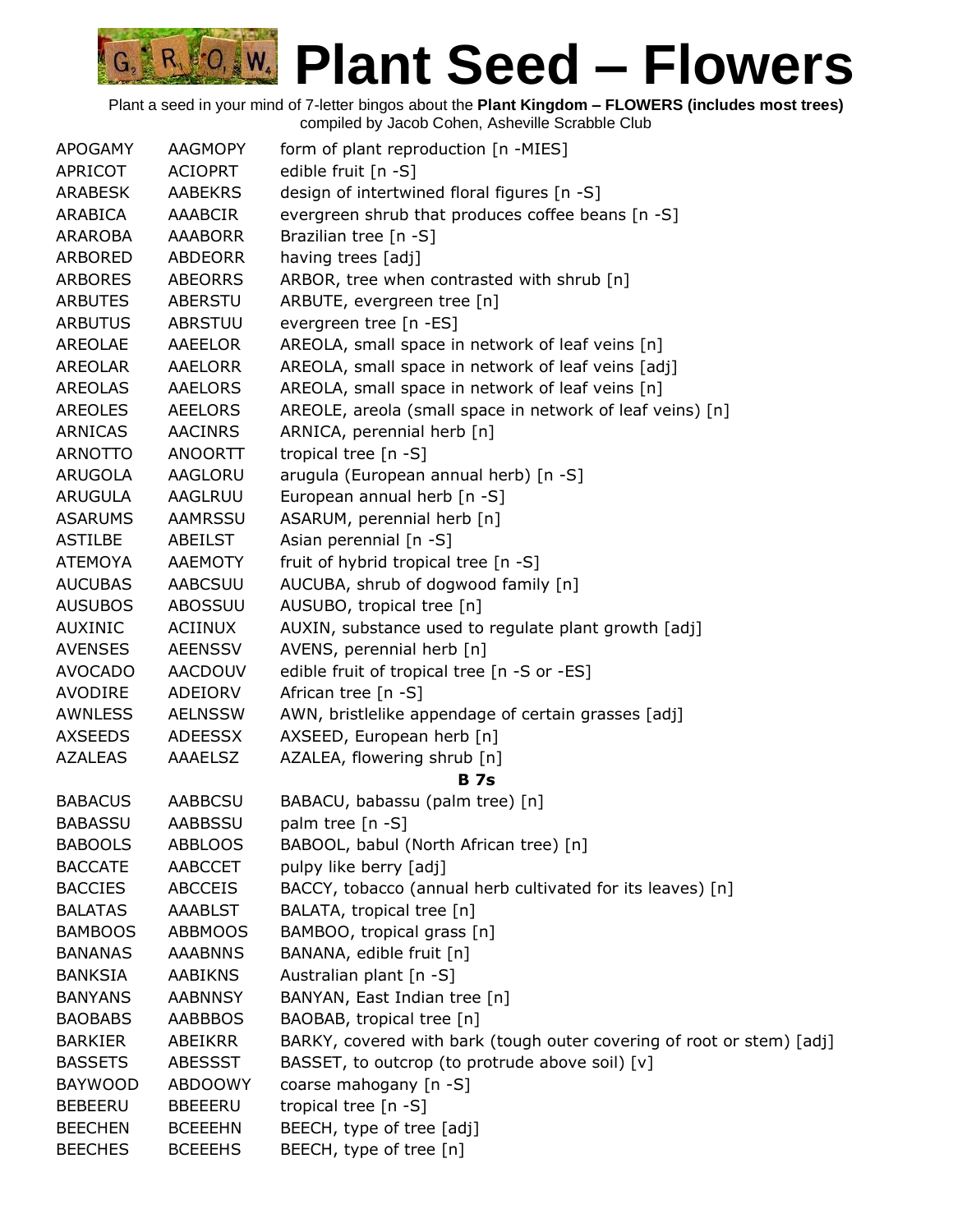| <b>BEGONIA</b> | ABEGINO        | tropical herb [n -S]                                             |
|----------------|----------------|------------------------------------------------------------------|
| <b>BENDEES</b> | <b>BDEEENS</b> | BENDEE, bendy (okra (tall annual herb)) [n]                      |
| <b>BENNETS</b> | <b>BEENNST</b> | BENNET, perennial herb [n]                                       |
| <b>BERRIED</b> | <b>BDEEIRR</b> | BERRY, to produce berries (fleshy fruits) [v]                    |
| <b>BERRIES</b> | <b>BEEIRRS</b> | BERRY, to produce berries (fleshy fruits) [v]                    |
| <b>BERSEEM</b> | <b>BEEEMRS</b> | clover (plant) [n -S]                                            |
| <b>BESLIME</b> | <b>BEEILMS</b> | to cover with slime [v -D, -MING, -S]                            |
| <b>BETHORN</b> | <b>BEHNORT</b> | to fill with thorns [v -ED, -ING, -S]                            |
| <b>BILSTED</b> | <b>BEDILST</b> | hardwood tree [n -S]                                             |
| <b>BIRCHEN</b> | <b>BCEHINR</b> | made of birch wood [adj]                                         |
| <b>BISNAGA</b> | <b>AABGINS</b> | type of cactus (plant native to arid regions) [n -S]             |
| <b>BISTORT</b> | <b>BIORSTT</b> | perennial herb with roots used as astringents [n -S]             |
| <b>BIZARRE</b> | ABEIRRZ        | strangely striped flower [n -S]                                  |
| <b>BIZNAGA</b> | AABGINZ        | bisnaga (type of cactus (plant native to arid regions)) [n -S]   |
| <b>BLOOMED</b> | <b>BDELMOO</b> | BLOOM, to bear flowers [v]                                       |
| <b>BLOOMER</b> | <b>BELMOOR</b> | blooming plant [n -S]                                            |
| <b>BLOSSOM</b> | <b>BLMOOSS</b> | to bloom (to bear flowers) [v -ED, -ING, -S]                     |
| <b>BLUECAP</b> | <b>ABCELPU</b> | flowering plant [n -S]                                           |
| <b>BLUEGUM</b> | <b>BEGLMUU</b> | timber tree [n -S]                                               |
| <b>BLUMING</b> | <b>BGILMNU</b> | BLUME, to blossom (to bloom (to bear flowers)) [v]               |
| <b>BOGBEAN</b> | ABBEGNO        | marsh plant $[n - S]$                                            |
| <b>BOGWOOD</b> | <b>BDGOOOW</b> | preserved tree wood [n -S]                                       |
| <b>BONDUCS</b> | <b>BCDNOSU</b> | BONDUC, prickly seed [n]                                         |
| <b>BONESET</b> | <b>BEENOST</b> | perennial herb [n -S]                                            |
| <b>BOOJUMS</b> | <b>BJMOOSU</b> | BOOJUM, spiny desert tree [n]                                    |
| <b>BOONIES</b> | <b>BEINOOS</b> | backwoods area [n]                                               |
| <b>BORAGES</b> | <b>ABEGORS</b> | BORAGE, medicinal herb [n]                                       |
| <b>BORONIA</b> | ABINOOR        | Australian shrub [n -S]                                          |
| <b>BOSCAGE</b> | <b>ABCEGOS</b> | thicket (dense growth of shrubs or small trees) [n -S]           |
| <b>BOSKAGE</b> | <b>ABEGKOS</b> | boscage (thicket (dense growth of shrubs or small trees)) [n -S] |
| <b>BOSKETS</b> | <b>BEKOSST</b> | BOSKET, thicket (dense growth of shrubs or small trees) [n]      |
| <b>BOSKIER</b> | <b>BEIKORS</b> | BOSKY, wooded; bushy [adj]                                       |
| <b>BOSQUES</b> | <b>BEOQSSU</b> | BOSQUE, bosk (small wooded area) [n]                             |
| <b>BOSQUET</b> | <b>BEOQSTU</b> | bosket (thicket (dense growth of shrubs or small trees)) [n -S]  |
| <b>BOTANIC</b> | ABCINOT        | pertaining to botany (science of plants) [adj]                   |
| <b>BOUGHED</b> | <b>BDEGHOU</b> | BOUGH, tree branch [adj]                                         |
| <b>BOUQUET</b> | <b>BEOQTUU</b> | bunch of flowers [n -S]                                          |
| <b>BOWERED</b> | <b>BDEEORW</b> | BOWER, to embower (to surround with foliage) [v]                 |
| <b>BOWWOOD</b> | <b>BDOOOWW</b> | deciduous tree [n -S]                                            |
| <b>BOXWOOD</b> | <b>BDOOOWX</b> | evergreen shrub [n -S]                                           |
| <b>BRACTED</b> | <b>ABCDERT</b> | BRACT, leaflike plant part [adj]                                 |
| <b>BRAKIER</b> | ABEIKRR        | BRAKY, abounding in shrubs or ferns [adj]                        |
| <b>BRANCHY</b> | <b>ABCHNRY</b> | having many branches [adj -HIER, -HIEST]                         |
| <b>BRASILS</b> | <b>ABILRSS</b> | BRASIL, brazil (dyewood (wood from which dye is extracted)) [n]  |
| <b>BRAZILS</b> | ABILRSZ        | BRAZIL, dyewood (wood from which dye is extracted) [n]           |
| <b>BROCOLI</b> | <b>BCILOOR</b> | broccoli (vegetable related to cabbage) [n -S]                   |
| <b>BUBINGA</b> | ABBGINU        | African tree [n -S]                                              |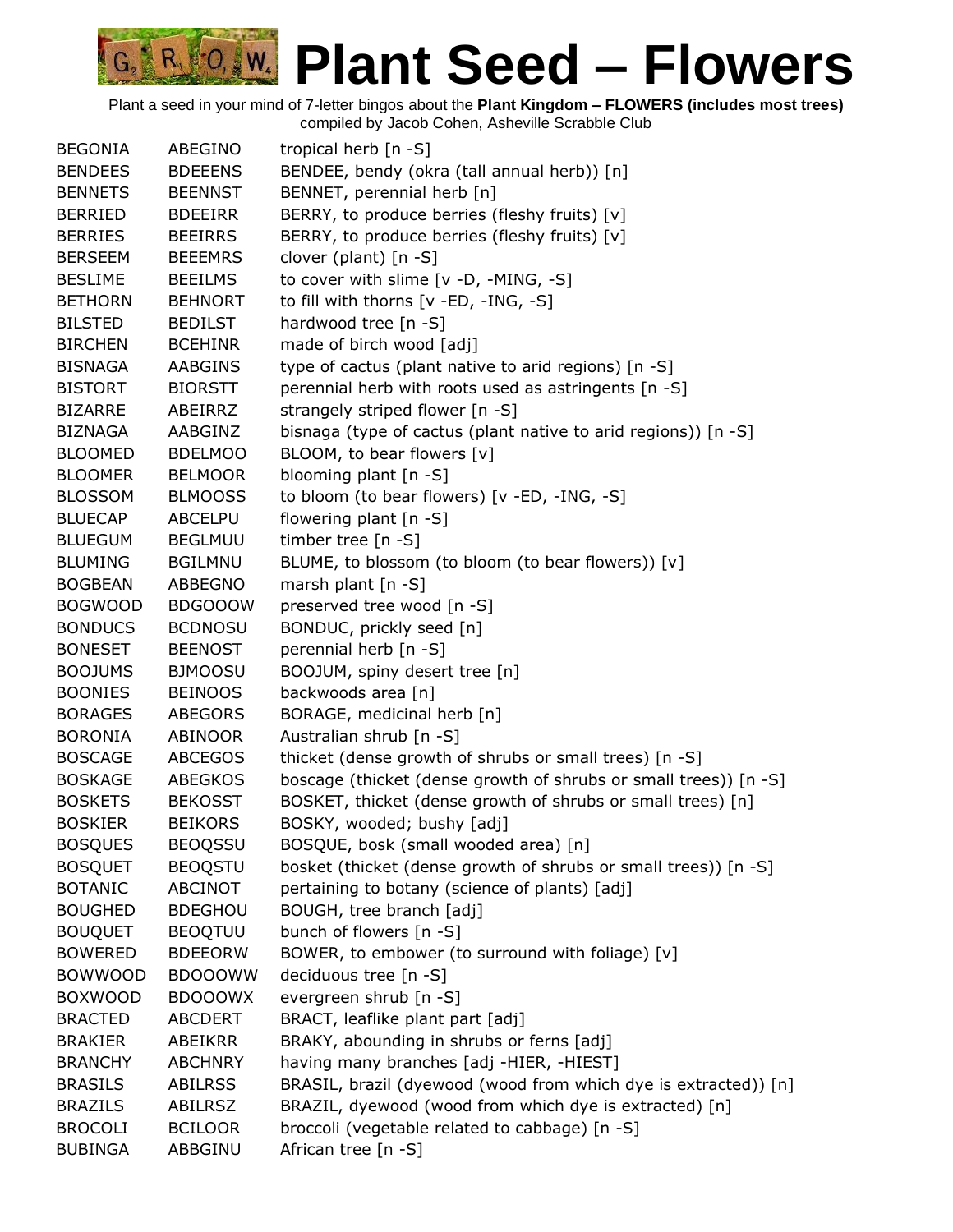

| <b>BUCKEYE</b> | <b>BCEEKUY</b> | nut-bearing tree [n -S]                                                                    |
|----------------|----------------|--------------------------------------------------------------------------------------------|
| <b>BUDDERS</b> | <b>BDDERSU</b> | BUDDER, one that buds (to put forth buds (undeveloped plant parts)) [n]                    |
| <b>BUDDING</b> | <b>BDDGINU</b> | type of asexual reproduction [n -S] / BUD, to put forth buds (undeveloped plant parts) [v] |
| <b>BUDLIKE</b> | <b>BDEIKLU</b> | resembling bud [adj]                                                                       |
| <b>BUGBANE</b> | ABBEGNU        | perennial herb [n -S]                                                                      |
| <b>BUGLOSS</b> | <b>BGLOSSU</b> | coarse plant [n -ES]                                                                       |
| <b>BUGSEED</b> | <b>BDEEGSU</b> | annual herb [n -S]                                                                         |
| <b>BULBELS</b> | <b>BBELLSU</b> | BULBEL, bulbil (small bulb) [n]                                                            |
| <b>BULBILS</b> | <b>BBILLSU</b> | BULBIL, small bulb [n]                                                                     |
| <b>BULBLET</b> | <b>BBELLTU</b> | small bulb [n -S]                                                                          |
| <b>BULRUSH</b> | <b>BHLRSUU</b> | tall marsh plant [n -ES]                                                                   |
| <b>BUMELIA</b> | ABEILMU        | thorny tree $[n - S]$                                                                      |
| <b>BURDOCK</b> | <b>BCDKORU</b> | coarse weed [n -S]                                                                         |
| <b>BURLEYS</b> | <b>BELRSUY</b> | BURLEY, light tobacco [n]                                                                  |
| <b>BURNETS</b> | <b>BENRSTU</b> | BURNET, perennial herb [n]                                                                 |
| <b>BURSEED</b> | <b>BDEERSU</b> | coarse weed [n -S]                                                                         |
| <b>BURSERA</b> | <b>ABERRSU</b> | designating family of shrubs and trees [adj]                                               |
| <b>BURWEED</b> | <b>BDEERUW</b> | coarse weed [n -S]                                                                         |
| <b>BUSHIER</b> | <b>BEHIRSU</b> | BUSHY, covered with bushes [adj]                                                           |
| <b>BUSHILY</b> | <b>BHILSUY</b> | in bushy manner [adv]                                                                      |
| <b>BUSHING</b> | <b>BGHINSU</b> | BUSH, to cover with bushes (shrubs) [v]                                                    |
| <b>BUSHLOT</b> | <b>BHLOSTU</b> | woodlot (area restricted to growing of forest trees) [n -S]                                |
| <b>BUSTICS</b> | <b>BCISSTU</b> | BUSTIC, tropical tree [n]                                                                  |
|                |                | <b>C</b> 7s                                                                                |
| <b>CABBAGY</b> | AABBCGY        | cabbagey (resembling cabbage (leafy vegetable)) [adj]                                      |
| <b>CABOMBA</b> | AABBCMO        | aquatic plant $[n - S]$                                                                    |
| CACTOID        | <b>ACCDIOT</b> | CACTUS, plant native to arid regions [adj]                                                 |
| <b>CAHOUNS</b> | <b>ACHNOSU</b> | CAHOUN, cohune (palm tree) [n]                                                             |
| <b>CAJAPUT</b> | <b>AACJPTU</b> | cajeput (Australian tree) [n -S]                                                           |
| <b>CAJEPUT</b> | <b>ACEJPTU</b> | Australian tree [n -S]                                                                     |
| <b>CAJUPUT</b> | <b>ACJPTUU</b> | cajeput (Australian tree) [n -S]                                                           |
| <b>CALAMUS</b> | <b>AACLMSU</b> | marsh plant [n -MI, -ES]                                                                   |
| CALLOSE        | <b>ACELLOS</b> | part of plant cell wall [n -S]                                                             |
| <b>CALLUNA</b> | <b>AACLLNU</b> | evergreen shrub [n -S]                                                                     |
| <b>CALTRAP</b> | <b>AACLPRT</b> | caltrop (spiny plant) [n -S]                                                               |
| <b>CALTROP</b> | <b>ACLOPRT</b> | spiny plant [n -S]                                                                         |
| <b>CALYCES</b> | <b>ACCELSY</b> | CALYX, outer protective covering of flower [n]                                             |
| <b>CALYCLE</b> | <b>ACCELLY</b> | outer calyx (outer protective covering of flower) [n -S]                                   |
| <b>CALYXES</b> | <b>ACELSXY</b> | CALYX, outer protective covering of flower [n]                                             |
| <b>CAMASES</b> | <b>AACEMSS</b> | CAMAS, camass (perennial herb) [n]                                                         |
| CAMBIAL        | <b>AABCILM</b> | pertaining to cambium (layer of plant tissue) [adj]                                        |
| <b>CAMBIUM</b> | ABCIMMU        | layer of plant tissue [n -S or -IA]                                                        |
| CAMELIA        | AACEILM        | camellia (tropical shrub) [n -S]                                                           |
| <b>CAMPION</b> | <b>ACIMNOP</b> | herb (flowering plant with nonwoody stem) [n -S]                                           |
| <b>CAMWOOD</b> | <b>ACDMOOW</b> | African hardwood tree [n -S]                                                               |
| CANELLA        | <b>AACELLN</b> | medicinal tree bark [n -S]                                                                 |
| CANOLAS        | <b>AACLNOS</b> | CANOLA, oil from seeds of kind of herb [n]                                                 |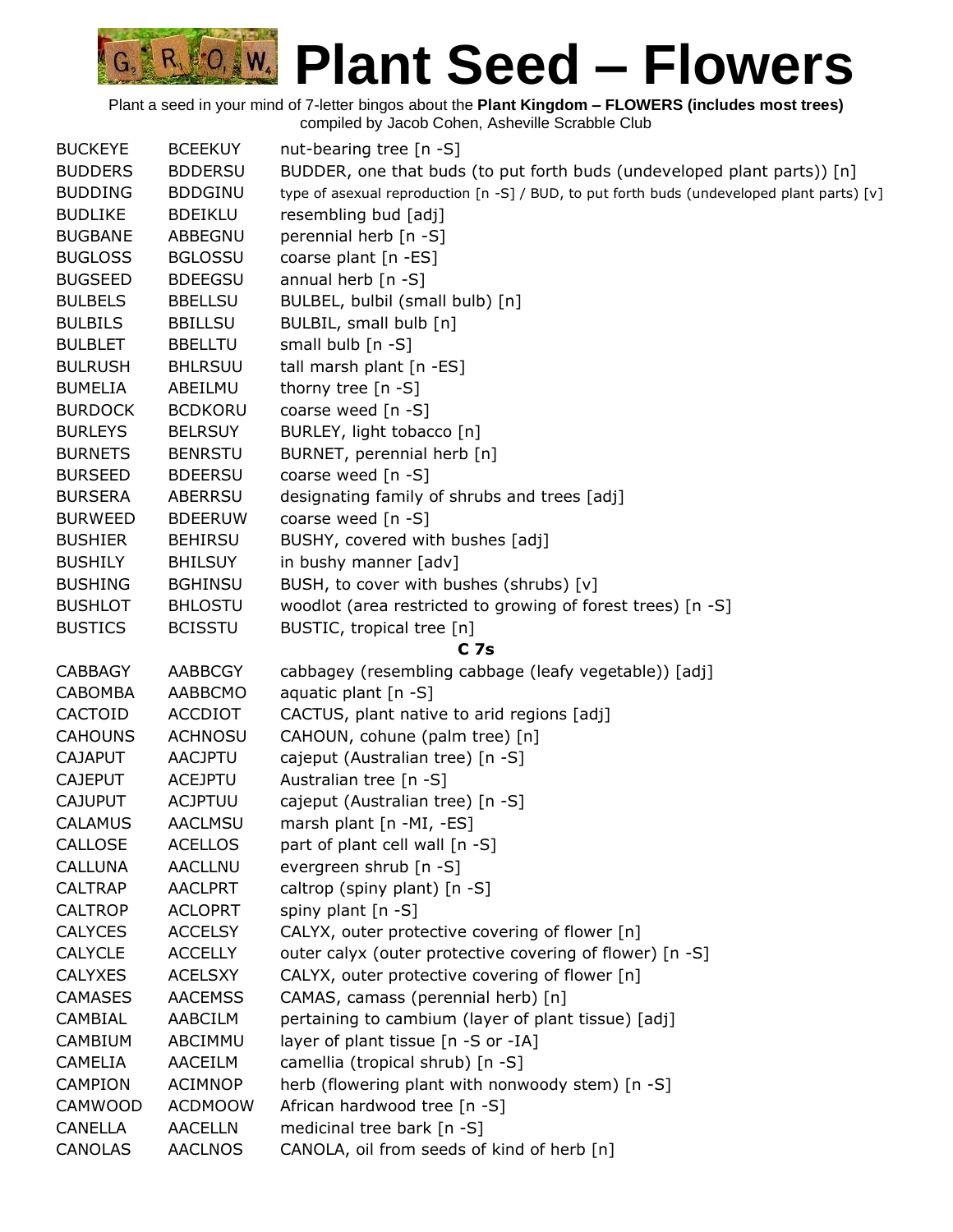| CANTALA        | <b>AAACLNT</b> | tropical plant [n -S]                          |
|----------------|----------------|------------------------------------------------|
| CARAWAY        | <b>AAACRWY</b> | herb used in cooking [n -S]                    |
| <b>CARDONS</b> | <b>ACDNORS</b> | CARDON, cardoon (perennial plant) [n]          |
| <b>CARDOON</b> | <b>ACDNOOR</b> | perennial plant [n -S]                         |
| <b>CARICES</b> | <b>ACCEIRS</b> | CAREX, marsh plant [n]                         |
| CAROTIN        | ACINORT        | carotene (plant pigment) [n -S]                |
| <b>CARROTS</b> | <b>ACORRST</b> | CARROT, edible orange root [n]                 |
| <b>CARROTY</b> | <b>ACORRTY</b> | resembling carrot in color [adj -TIER, -TIEST] |
| <b>CASABAS</b> | <b>AAABCSS</b> | CASABA, variety of melon [n]                   |
| <b>CASAVAS</b> | <b>AAACSSV</b> | CASAVA, cassava (tropical plant) [n]           |
| <b>CASCARA</b> | <b>AAACCRS</b> | medicinal tree bark [n -S]                     |
| <b>CASHAWS</b> | <b>AACHSSW</b> | CASHAW, cushaw (variety of squash) [n]         |
| <b>CASHEWS</b> | <b>ACEHSSW</b> | CASHEW, nut-bearing tree [n]                   |
| <b>CASHOOS</b> | <b>ACHOOSS</b> | CASHOO, catechu (resin used in tanning) [n]    |
| <b>CASSABA</b> | <b>AAABCSS</b> | casaba (variety of melon) [n -S]               |
| CASSAVA        | <b>AAACSSV</b> | tropical plant [n -S]                          |
| CASSENA        | <b>AACENSS</b> | cassina (evergreen tree) [n -S]                |
| <b>CASSENE</b> | <b>ACEENSS</b> | cassina (evergreen tree) [n -S]                |
| <b>CASSIAS</b> | <b>AACISSS</b> | CASSIA, variety of cinnamon [n]                |
| CASSINA        | <b>AACINSS</b> | evergreen tree [n -S]                          |
| <b>CASSINE</b> | <b>ACEINSS</b> | cassina (evergreen tree) [n -S]                |
| <b>CATALPA</b> | <b>AAACLPT</b> | tree $[n - S]$                                 |
| <b>CATAWBA</b> | <b>AAABCTW</b> | variety of fox grape [n -S]                    |
| <b>CATCLAW</b> | <b>AACCLTW</b> | flowering shrub [n -S]                         |
| <b>CATFACE</b> | AACCEFT        | deformity of fruit [n -S]                      |
| <b>CATJANG</b> | <b>AACGJNT</b> | African shrub [n -S]                           |
| <b>CATKINS</b> | <b>ACIKNST</b> | CATKIN, flower cluster [n]                     |
| <b>CATMINT</b> | <b>ACIMNTT</b> | catnip (aromatic herb) [n -S]                  |
| <b>CATNIPS</b> | <b>ACINPST</b> | CATNIP, aromatic herb [n]                      |
| CATTAIL        | <b>AACILTT</b> | marsh plant [n -S]                             |
| <b>CAULINE</b> | <b>ACEILNU</b> | pertaining to stem [adj]                       |
| <b>CELOSIA</b> | <b>ACEILOS</b> | flowering plant $[n - S]$                      |
| <b>CHAMISA</b> | <b>AACHIMS</b> | saltbush of Southwest [n -S]                   |
| <b>CHAMISE</b> | <b>ACEHIMS</b> | chamiso (flowering shrub) [n -S]               |
| <b>CHAMISO</b> | <b>ACHIMOS</b> | flowering shrub [n -S]                         |
| <b>CHAMPAC</b> | <b>AACCHMP</b> | champak (East Indian tree) [n -S]              |
| <b>CHAMPAK</b> | AACHKMP        | East Indian tree [n -S]                        |
| <b>CHAPLET</b> | <b>ACEHLPT</b> | wreath for head [n -S]                         |
| <b>CHAYOTE</b> | <b>ACEHOTY</b> | tropical vine [n -S]                           |
| <b>CHERVIL</b> | <b>CEHILRV</b> | aromatic herb [n -S]                           |
| <b>CHESSES</b> | <b>CEEHSSS</b> | CHESS, weed [n]                                |
| <b>CHICLES</b> | <b>CCEHILS</b> | CHICLE, tree gum [n]                           |
| <b>CHICORY</b> | <b>CCHIORY</b> | perennial herb [n -RIES]                       |
| <b>CHICOTS</b> | <b>CCHIOST</b> | CHICOT, dead tree [n]                          |
| <b>CHOLLAS</b> | <b>ACHLLOS</b> | CHOLLA, treelike cactus [n]                    |
| <b>CIBOULE</b> | <b>BCEILOU</b> | cibol (variety of onion) [n -S]                |
| <b>CICOREE</b> | <b>CCEEIOR</b> | perennial herb [n -S]                          |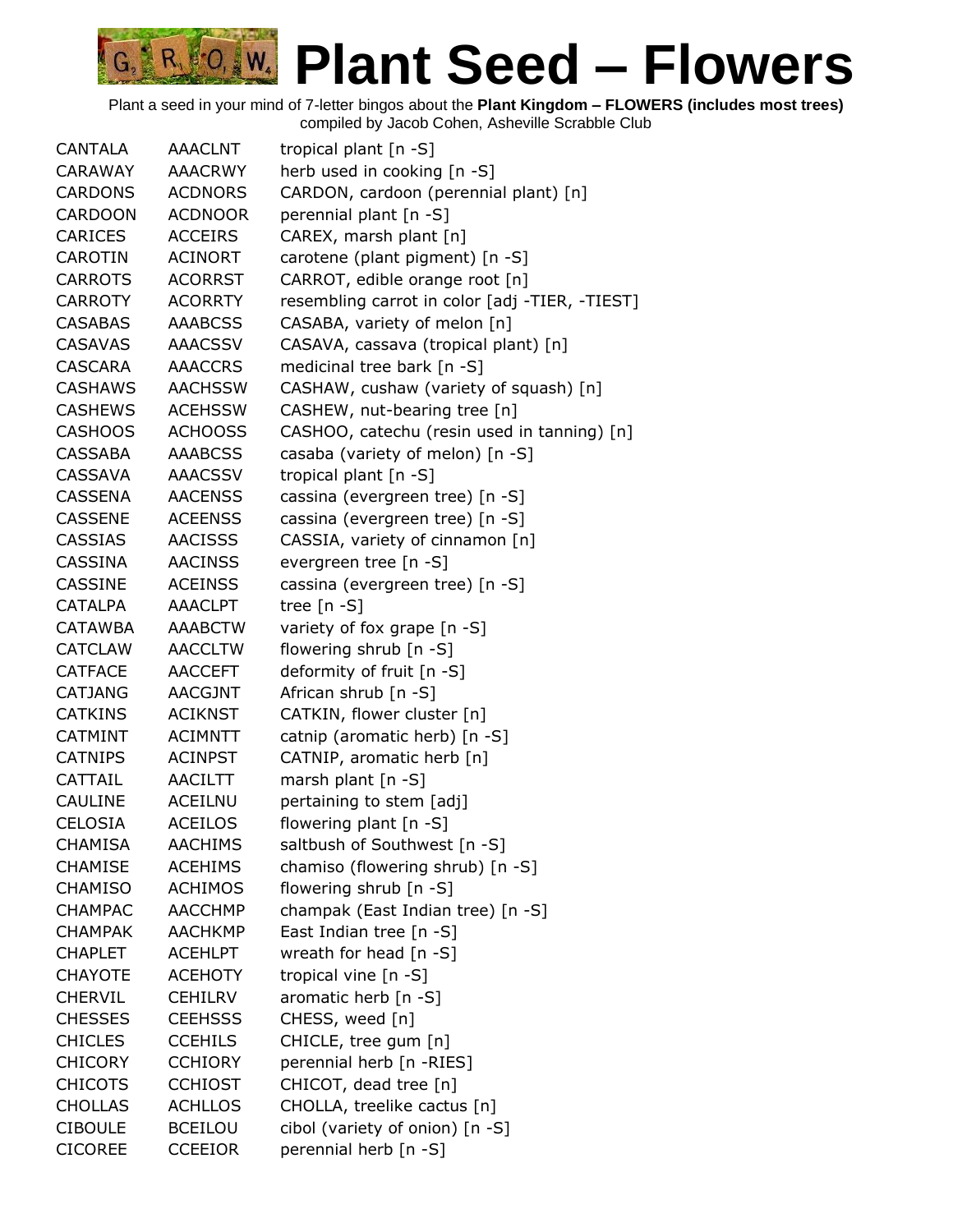| <b>CITRONS</b> | <b>CINORST</b> | CITRON, lemonlike fruit [n]                                     |
|----------------|----------------|-----------------------------------------------------------------|
| <b>CITROUS</b> | <b>CIORSTU</b> | pertaining to citrus tree [adj]                                 |
| <b>CITRUSY</b> | <b>CIRSTUY</b> | CITRUS, any of genus of tropical, fruit-bearing trees [adj]     |
| <b>CLADODE</b> | <b>ACDDELO</b> | leaflike part of stem [n -S]                                    |
| <b>CLARIES</b> | <b>ACEILRS</b> | CLARY, aromatic herb [n]                                        |
| <b>CLARKIA</b> | <b>AACIKLR</b> | annual herb [n -S]                                              |
| <b>CLEFTED</b> | <b>CDEEFLT</b> | CLEFT, to insert scion into stock of plant [v]                  |
| <b>CLEOMES</b> | <b>CEELMOS</b> | CLEOME, tropical plant [n]                                      |
| <b>CLIVERS</b> | <b>CEILRSV</b> | annual herb [n CLIVERS]                                         |
| <b>CLIVIAS</b> | <b>ACIILSV</b> | CLIVIA, flowering plant [n]                                     |
| <b>CLOTBUR</b> | <b>BCLORTU</b> | type of plant with prickly seeds [n -S]                         |
| <b>CLOVERS</b> | <b>CELORSV</b> | CLOVER, plant [n]                                               |
| <b>CLOVERY</b> | <b>CELORVY</b> | CLOVER, plant [adj]                                             |
| <b>COBNUTS</b> | <b>BCNOSTU</b> | COBNUT, edible nut [n]                                          |
| <b>COCONUT</b> | <b>CCNOOTU</b> | fruit of coco [n -S]                                            |
| <b>COCOYAM</b> | <b>ACCMOOY</b> | tropical plant having edible rootstocks [n -S]                  |
| <b>COHUNES</b> | <b>CEHNOSU</b> | COHUNE, palm tree [n]                                           |
| <b>COLLARD</b> | <b>ACDLLOR</b> | variety of kale [n -S]                                          |
| <b>COMFREY</b> | <b>CEFMORY</b> | coarse herb [n -S]                                              |
| <b>CONIUMS</b> | <b>CIMNOSU</b> | CONIUM, poisonous herb [n]                                      |
| <b>CONKERS</b> | <b>CEKNORS</b> | CONKER, chestnut used in British game [n]                       |
| <b>COONTIE</b> | <b>CEINOOT</b> | tropical plant [n -S]                                           |
| <b>COPALMS</b> | <b>ACLMOPS</b> | COPALM, hardwood tree [n]                                       |
| <b>COPIHUE</b> | <b>CEHIOPU</b> | climbing vine [n -S]                                            |
| <b>COPPICE</b> | <b>CCEIOPP</b> | to cause to grow in form of coppice (thicket) [v -D, -CING, -S] |
| <b>COPPRAS</b> | <b>ACOPPRS</b> | COPPRA, copra (dried coconut meat) [n]                          |
| <b>COPRAHS</b> | <b>ACHOPRS</b> | COPRAH, copra (dried coconut meat) [n]                          |
| COQUITO        | <b>CIOOQTU</b> | palm tree [n -S]                                                |
| <b>CORDAGE</b> | <b>ACDEGOR</b> | amount of wood in area [n -S]                                   |
| <b>CORKIER</b> | <b>CEIKORR</b> | CORKY, corklike (resembling cork (porous tree bark)) [adj]      |
| <b>CORMELS</b> | <b>CELMORS</b> | CORMEL, small corm (stem of certain plants) [n]                 |
| <b>CORMLET</b> | <b>CELMORT</b> | small corm (stem of certain plants) [n -S]                      |
| CORMOID        | <b>CDIMOOR</b> | CORM, stem of certain plants [adj]                              |
| <b>CORMOUS</b> | <b>CMOORSU</b> | CORM, stem of certain plants [adj]                              |
| <b>CORNCOB</b> | <b>BCCNOOR</b> | woody core of ear of corn [n -S]                                |
| <b>CORNELS</b> | <b>CELNORS</b> | CORNEL, hardwood tree or shrub [n]                              |
| <b>COROLLA</b> | <b>ACLLOOR</b> | protective covering of flower [n -S]                            |
| <b>COROZOS</b> | <b>COOORSZ</b> | COROZO, tropical palm tree [n]                                  |
| <b>CORSAGE</b> | <b>ACEGORS</b> | small bouquet of flowers [n -S]                                 |
| <b>CORYMBS</b> | <b>BCMORSY</b> | CORYMB, flower cluster [n]                                      |
| <b>COWAGES</b> | <b>ACEGOSW</b> | COWAGE, tropical vine [n]                                       |
| <b>COWBANE</b> | <b>ABCENOW</b> | poisonous plant [n -S]                                          |
| COWBIND        | <b>CBDINOW</b> | species of bryony [n -S]                                        |
| <b>COWHAGE</b> | <b>ACEGHOW</b> | cowage (tropical vine) [n -S]                                   |
| <b>COWHERB</b> | <b>BCEHORW</b> | annual herb [n -S]                                              |
| <b>COWSLIP</b> | <b>CILOPSW</b> | flowering plant [n -S]                                          |
| <b>CRAMBES</b> | <b>ABCEMRS</b> | CRAMBE, annual herb [n]                                         |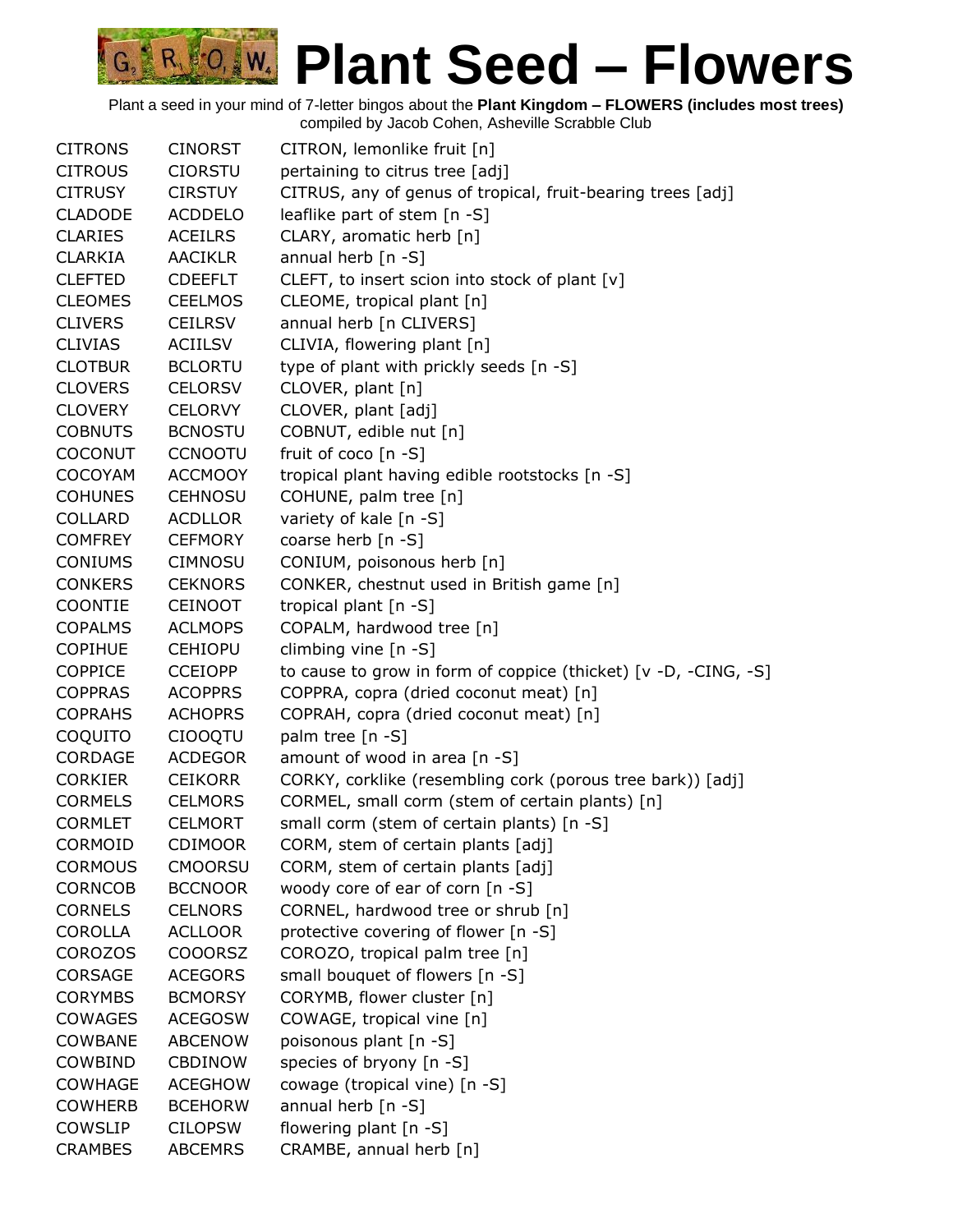| <b>CRESSES</b> | <b>CEERSSS</b> | CRESS, plant used in salads [n]                                   |
|----------------|----------------|-------------------------------------------------------------------|
| <b>CRINUMS</b> | <b>CIMNRSU</b> | CRINUM, tropical herb [n]                                         |
| <b>CROCINE</b> | <b>CCEINOR</b> | pertaining to crocus [adj]                                        |
| <b>CROTONS</b> | <b>CNOORST</b> | CROTON, tropical plant [n]                                        |
| <b>CUDWEED</b> | <b>CDDEEUW</b> | perennial herb [n -S]                                             |
| <b>CULLAYS</b> | <b>ACLLSUY</b> | CULLAY, quillai (evergreen tree) [n]                              |
| <b>CULMING</b> | CGILMNU        | CULM, to form hollow stem [v]                                     |
| <b>CUMMINS</b> | <b>CIMMNSU</b> | CUMMIN, cumin (plant used in cooking) [n]                         |
| <b>CUMQUAT</b> | ACMQTUU        | kumquat (citrus fruit) [n -S]                                     |
| <b>CURCUMA</b> | <b>ACCMRUU</b> | tropical plant [n -S]                                             |
| <b>CURRANT</b> | <b>ACNRRTU</b> | edible berry [n -S]                                               |
| <b>CUSHAWS</b> | <b>ACHSSUW</b> | CUSHAW, variety of squash [n]                                     |
| <b>CUTCHES</b> | <b>CCEHSTU</b> | CUTCH, catechu (resin used in tanning) [n]                        |
| <b>CUTOVER</b> | <b>CEORTUV</b> | land cleared of trees [n -S]                                      |
| <b>CUTTAGE</b> | <b>ACEGTTU</b> | means of plant propagation [n -S]                                 |
| <b>CUTTING</b> | <b>CGINTTU</b> | section cut from plant [n -S]                                     |
| <b>CYCASES</b> | <b>ACCESSY</b> | CYCAS, tropical plant [n]                                         |
| <b>CYMLING</b> | <b>CGILMNY</b> | variety of squash [n -S]                                          |
| <b>CYMLINS</b> | <b>CILMNSY</b> | CYMLIN, cymling (variety of squash) [n]                           |
| <b>CYPSELA</b> | <b>ACELPSY</b> | achene in certain plants [n -E]                                   |
|                |                | <b>D</b> 7s                                                       |
| <b>DAHLIAS</b> | AADHILS        | DAHLIA, flowering plant [n]                                       |
| <b>DAHOONS</b> | <b>ADHNOOS</b> | DAHOON, evergreen tree [n]                                        |
| <b>DAISIED</b> | ADDEIIS        | DAISY, flowering plant [adj]                                      |
| <b>DAISIES</b> | ADEIISS        | DAISY, flowering plant [n]                                        |
| <b>DALAPON</b> | AADLNOP        | herbicide used on unwanted grasses [n -S]                         |
| <b>DAMIANA</b> | AAADIMN        | tropical American shrub [n -S]                                    |
| <b>DAPHNES</b> | <b>ADEHNPS</b> | DAPHNE, flowering shrub [n]                                       |
| <b>DARNELS</b> | <b>ADELNRS</b> | DARNEL, annual grass [n]                                          |
| <b>DASHEEN</b> | <b>ADEEHNS</b> | tropical plant $[n -S]$                                           |
| <b>DATURAS</b> | <b>AADRSTU</b> | DATURA, flowering plant [n]                                       |
| <b>DATURIC</b> | <b>ACDIRTU</b> | DATURA, flowering plant [adj]                                     |
| <b>DAYLILY</b> | <b>ADILLYY</b> | flowering plant [n -LIES]                                         |
| <b>DEGAMES</b> | <b>ADEEGMS</b> | DEGAME, tropical tree [n]                                         |
| <b>DEGAMIS</b> | ADEGIMS        | DEGAMI, degame (tropical tree) [n]                                |
| <b>DEUTZIA</b> | ADEITUZ        | ornamental shrub [n -S]                                           |
| <b>DIBBERS</b> | <b>BBDEIRS</b> | DIBBER, planting implement [n]                                    |
| <b>DICAMBA</b> | AABCDIM        | herbicide [n -S]                                                  |
| <b>DICLINY</b> | <b>CDIILNY</b> | state of having stamens and pistils in separate flowers [n -NIES] |
| <b>DICOTYL</b> | <b>CDILOTY</b> | dicot (plant with two seed leaves) [n -S]                         |
| <b>DIQUATS</b> | ADIQSTU        | DIQUAT, herbicide [n]                                             |
| <b>DISROOT</b> | <b>DIOORST</b> | to uproot (to pull up by roots) [v -ED, -ING, -S]                 |
| <b>DITTANY</b> | ADINTTY        | perennial herb [n -NIES]                                          |
| <b>DIURONS</b> | <b>DINORSU</b> | DIURON, herbicide [n]                                             |
| <b>DOGBANE</b> | ABDEGNO        | perennial herb [n -S]                                             |
| <b>DOGTAIL</b> | <b>ADGILOT</b> | type of grass $[n - S]$                                           |
| <b>DOGWOOD</b> | DDGOOOW        | tree $[n - S]$                                                    |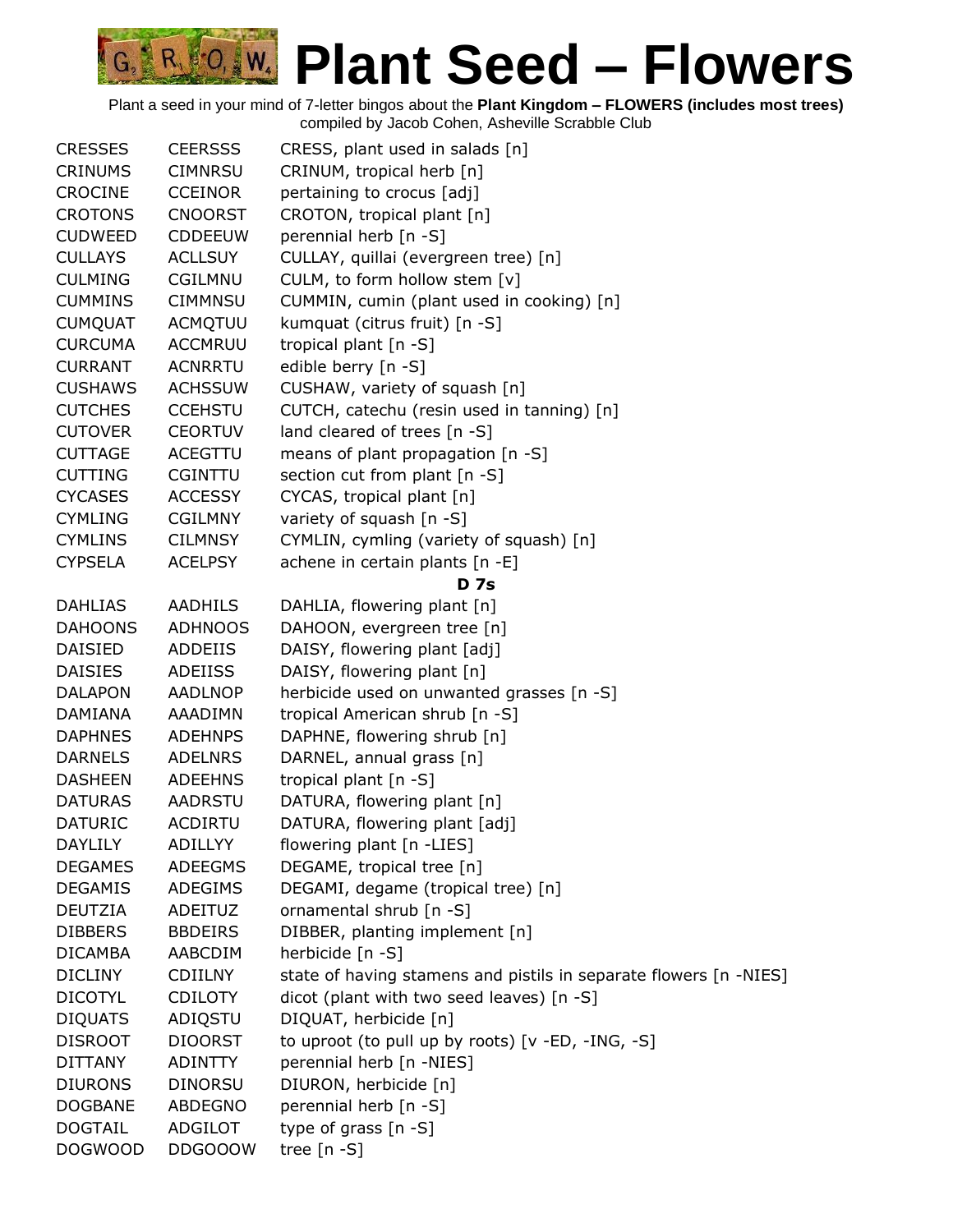| <b>DOTTELS</b> | <b>DELOSTT</b> | dottle (mass of half-burnt pipe tobacco) [n]                                |
|----------------|----------------|-----------------------------------------------------------------------------|
| <b>DOTTLES</b> | <b>DELOSTT</b> | DOTTLE, mass of half-burnt pipe tobacco [n]                                 |
| <b>DRACENA</b> | <b>AACDENR</b> | dracaena (tropical plant) [n -S]                                            |
| <b>DROSERA</b> | <b>ADEORRS</b> | sundew (marsh plant) [n -S]                                                 |
| <b>DRUPELS</b> | <b>DELPRSU</b> | DRUPEL, drupelet (small drupe (fleshy fruit)) [n]                           |
| <b>DUDEENS</b> | <b>DDEENSU</b> | DUDEEN, short tobacco pipe [n]                                              |
| <b>DUNGING</b> | <b>DGGINNU</b> | DUNG, fertilize with manure [v]                                             |
| <b>DURAMEN</b> | ADEMNRU        | central wood of tree [n -S]                                                 |
| <b>DURIANS</b> | ADINRSU        | DURIAN, East Indian tree [n]                                                |
| <b>DURIONS</b> | <b>DINORSU</b> | DURION, durian (East Indian tree) [n]                                       |
| <b>DURMAST</b> | ADMRSTU        | European oak [n -S]                                                         |
| <b>DYEWEED</b> | <b>DDEEEWY</b> | shrub that yields yellow dye [n -S]                                         |
| <b>DYEWOOD</b> | <b>DSEOOWY</b> | wood from which dye is extracted [n -S]                                     |
|                |                | <b>E</b> 7s                                                                 |
| <b>EARWORM</b> | <b>AEMORRW</b> | bollworm (larva of certain moth) [n -S]                                     |
| <b>EBONIES</b> | <b>BEEINOS</b> | EBONY, hard, heavy wood [n]                                                 |
| <b>ECHARDS</b> | <b>ACDEHRS</b> | ECHARD, water in soil not available to plants [n]                           |
| <b>EDAMAME</b> | AADEEMM        | green soybeans in pod [n -S]                                                |
| <b>EINKORN</b> | <b>EIKNNOR</b> | variety of wheat [n -S]                                                     |
| <b>ELMIEST</b> | <b>EEILMST</b> | ELMY, abounding in elm (deciduous tree) [adj]                               |
| <b>ELMWOOD</b> | <b>DELMOOW</b> | wood of elm $[n - S]$                                                       |
| <b>ELODEAS</b> | <b>ADEELOS</b> | ELODEA, aquatic herb [n]                                                    |
| <b>ENCINAL</b> | <b>ACEILNN</b> | ENCINA, evergreen oak [adj]                                                 |
| <b>ENCINAS</b> | <b>ACEINNS</b> | ENCINA, evergreen oak [n]                                                   |
| <b>ENDIVES</b> | <b>DEEINSV</b> | ENDIVE, herb cultivated as salad plant [n]                                  |
| <b>ENDOGEN</b> | <b>DEEGNNO</b> | type of plant $[n - S]$                                                     |
| <b>EPAZOTE</b> | <b>AEEOPTZ</b> | herb of goosefoot family [n -S]                                             |
| <b>EPHEDRA</b> | <b>ADEEHPR</b> | desert shrub [n -S]                                                         |
| <b>EPICARP</b> | <b>ACEIPPR</b> | outer layer of pericarp [n -S]                                              |
| <b>EPIGYNY</b> | EGINPYY        | state of having floral organs near top of ovary [n -NIES]                   |
| <b>EPISCIA</b> | <b>ACEIIPS</b> | tropical herb [n -S]                                                        |
| <b>ERGOTIC</b> | <b>CEGIORT</b> | ERGOT, fungus (any of major group of lower plants) [adj]                    |
| ERICOID        | <b>CDEIIOR</b> | resembling heath (evergreen shrub) [adj]                                    |
| <b>ERINGOS</b> | <b>EGINORS</b> | ERINGO, eryngo (medicinal herb) [n]                                         |
| <b>ERYNGOS</b> | <b>EGNORSY</b> | ERYNGO, medicinal herb [n]                                                  |
| <b>ESPARTO</b> | <b>AEOPRST</b> | perennial grass [n -S]                                                      |
| <b>EUGENIA</b> | AEEGINU        | tropical evergreen tree [n -S]                                              |
| <b>EUSTELE</b> | <b>EEELSTU</b> | plant part [n -S]                                                           |
| <b>EXOGENS</b> | <b>EEGNOSX</b> | EXOGEN, type of plant [n]                                                   |
| <b>EXPLANT</b> | <b>AELNPTX</b> | to remove from natural site of growth and place in medium [v -ED, -ING, -S] |
|                |                | <b>F</b> 7s                                                                 |
| <b>FALLING</b> | <b>AFGILLN</b> | felling of trees for timber [n -S]                                          |
| <b>FEIJOAS</b> | <b>AEFIJOS</b> | FEIJOA, green edible fruit [n]                                              |
| <b>FELWORT</b> | <b>EFLORTW</b> | flowering plant [n -S]                                                      |
| <b>FENNELS</b> | <b>EEFLNNS</b> | FENNEL, perennial herb [n]                                                  |
| <b>FENURON</b> | <b>EFNNORU</b> | herbicide [n -S]                                                            |
| <b>FESCUES</b> | <b>CEEFSSU</b> | FESCUE, perennial grass [n]                                                 |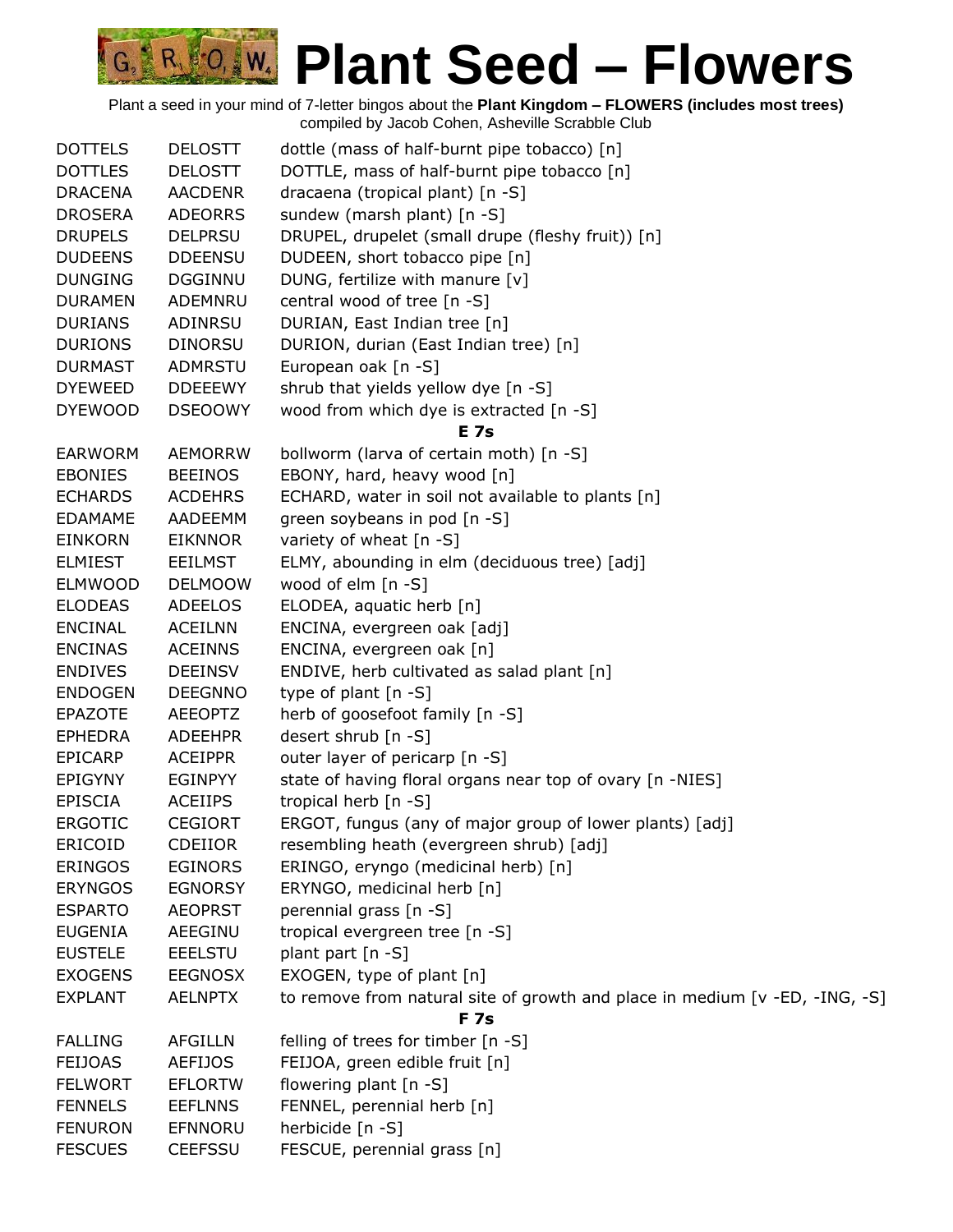| <b>FICUSES</b> | <b>CEFISSU</b> | FICUS, tropical tree [n]                                                          |
|----------------|----------------|-----------------------------------------------------------------------------------|
| <b>FIGTREE</b> | <b>EEFGIRT</b> | tree that bears figs (soft, sweet dark fruits) [n -S]                             |
| <b>FIGWORT</b> | <b>FGIORTW</b> | flowering plant [n -S]                                                            |
| <b>FILAREE</b> | <b>AEEFILR</b> | European weed [n -S]                                                              |
| <b>FILBERT</b> | <b>BEFILRT</b> | edible nut of European shrub [n -S]                                               |
| <b>FIMBLES</b> | <b>BEFILMS</b> | FIMBLE, male hemp plant [n]                                                       |
| <b>FLORALS</b> | <b>AFLLORS</b> | FLORAL, design having flowers [n]                                                 |
| <b>FLORETS</b> | <b>EFLORST</b> | FLORET, small flower [n]                                                          |
| <b>FLORIST</b> | <b>FILORST</b> | grower or seller of flowers [n -S]                                                |
| <b>FLOWERS</b> | <b>EFLORSW</b> | FLOWER, to put forth flowers (reproductive structures of seed-bearing plants) [v] |
| <b>FLOWERY</b> | <b>EFLORWY</b> | abounding in flowers [adj -RIER, -RIEST]                                          |
| <b>FOGGAGE</b> | <b>AEFGGGO</b> | second growth of grass [n -S]                                                     |
| <b>FOLIAGE</b> | <b>AEFGILO</b> | growth of leaves of plant [n -S]                                                  |
| <b>FOLIOSE</b> | <b>EFILOOS</b> | having leaves [adj]                                                               |
| <b>FOLIOUS</b> | <b>FILOOSU</b> | foliose (having leaves) [adj]                                                     |
| <b>FORESTS</b> | <b>EFORSST</b> | FOREST, to convert into forest (densely wooded area) [v]                          |
| <b>FREESIA</b> | AEEFIRS        | African herb $[n -S]$                                                             |
| <b>FRISEES</b> | <b>EEFIRSS</b> | FRISEE, curly leaves of endive [n]                                                |
| <b>FRUITED</b> | <b>DEFIRTU</b> | FRUIT, to bear fruit (usually edible reproductive bodies of seed plant) [v]       |
| <b>FRUITER</b> | EFIRRTU        | one that grows or sells fruit [n -S]                                              |
| <b>FUCHSIA</b> | <b>ACFHISU</b> | flowering shrub [n -S]                                                            |
| <b>FUCOIDS</b> | <b>CDFIOSU</b> | FUCOID, brown seaweed [n]                                                         |
| <b>FUNKIAS</b> | AFIKNSU        | FUNKIA, flowering plant [n]                                                       |
| <b>FURZIER</b> | EFIRRUZ        | FURZY, abounding in furze (spiny shrub) [adj]                                     |
| <b>FUSTICS</b> | <b>CFISSTU</b> | FUSTIC, tropical tree [n]                                                         |
|                |                | <b>G</b> 7s                                                                       |
| <b>GALANGA</b> | <b>AAAGGLN</b> | galangal (medicinal plant) [n -S]                                                 |
| <b>GALAXES</b> | AAEGLSX        | GALAX, evergreen herb [n]                                                         |
| <b>GALLETA</b> | AAEGLLT        | perennial grass [n -S]                                                            |
| <b>GALLICA</b> | <b>AACGILL</b> | European rose [n]                                                                 |
| <b>GALLNUT</b> | <b>AGLLNTU</b> | abnormal swelling of plant tissue [n -S]                                          |
| <b>GAMBIAS</b> | AABGIMS        | GAMBIA, gambier (extract obtained from Asian vine) [n]                            |
| <b>GAMBIER</b> | <b>ABEGIMR</b> | extract obtained from Asian vine [n -S]                                           |
| <b>GAMBIRS</b> | <b>ABGIMRS</b> | GAMBIR, gambier (extract obtained from Asian vine) [n]                            |
| <b>GANJAHS</b> | <b>AAGHJNS</b> | GANJAH, ganja (cannabis used for smoking) [n]                                     |
| <b>GARDENS</b> | <b>ADEGNRS</b> | GARDEN, to cultivate plot of ground [v]                                           |
| <b>GARLAND</b> | <b>AADGLNR</b> | to deck with wreaths of flowers [v -ED, -ING, -S]                                 |
| <b>GAZANIA</b> | AAAGINZ        | South African herb [n -S]                                                         |
| <b>GENIPAP</b> | AEGINPP        | tropical tree [n -S]                                                              |
| <b>GENISTA</b> | AEGINST        | shrub with yellow flowers [n -S]                                                  |
| <b>GENSENG</b> | <b>EEGGNNS</b> | ginseng (perennial herb) [n -S]                                                   |
| <b>GENTIAN</b> | <b>AEGINNT</b> | flowering plant [n -S]                                                            |
| <b>GERBERA</b> | ABEEGRR        | herb (flowering plant with nonwoody stem) [n -S]                                  |
| <b>GHERKIN</b> | <b>EGHIKNR</b> | small cucumber (garden vegetable) [n -S]                                          |
| GINGELI        | EGGIILN        | gingelly (sesame seed or its oil) [n -S]                                          |
| <b>GINGELY</b> | <b>EGGILNY</b> |                                                                                   |
|                |                | gingelly (sesame seed or its oil) [n -LIES]                                       |
| GINGILI        | <b>GGIIILN</b> | gingelly (sesame seed or its oil) [n -S]                                          |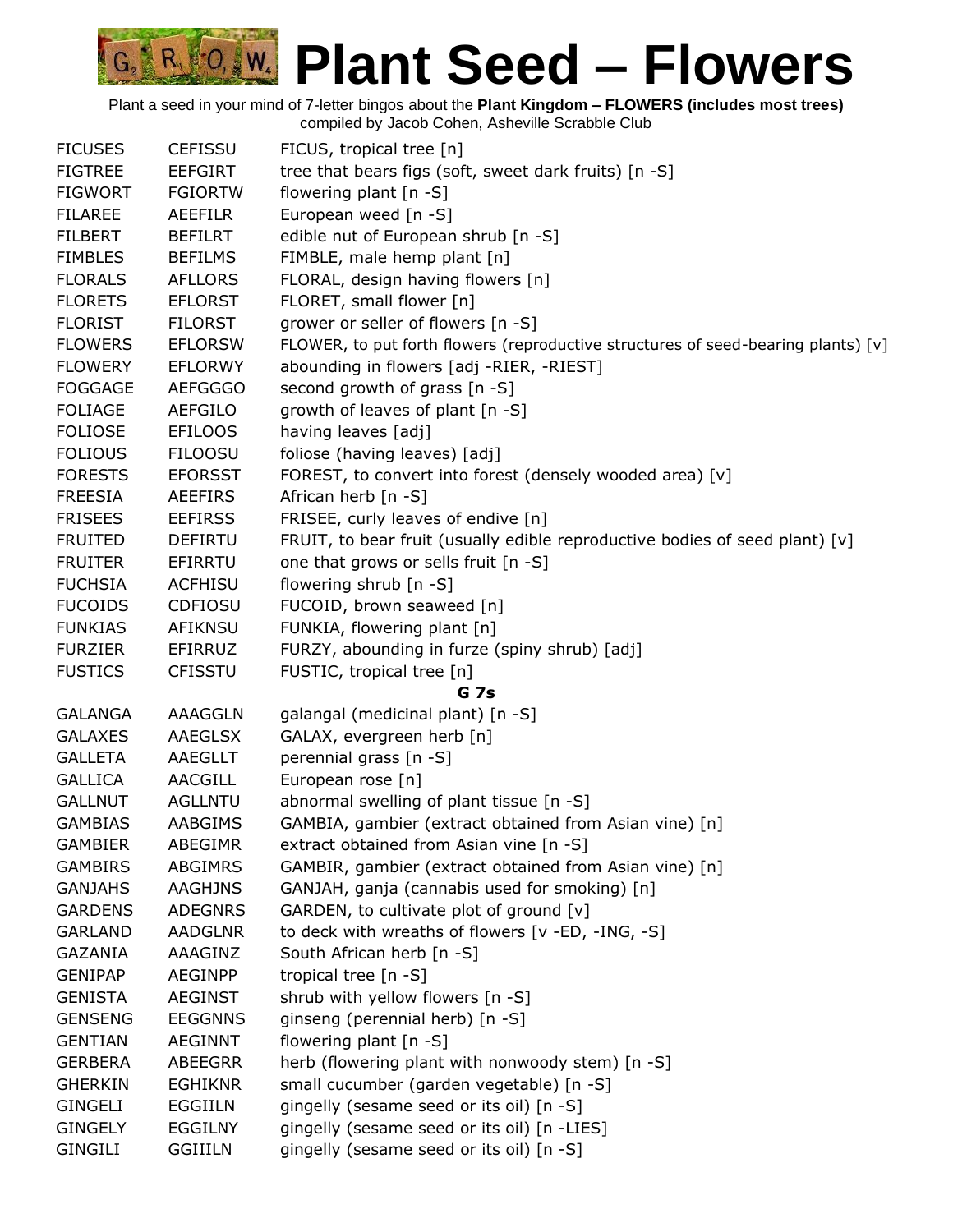

| <b>GINSENG</b> | <b>EGGINNS</b> | perennial herb [n -S]                                                      |
|----------------|----------------|----------------------------------------------------------------------------|
| <b>GLOCHID</b> | <b>CDGHILO</b> | barbed hair on some plants [n -S]                                          |
| <b>GODETIA</b> | ADEGIOT        | showy annual herb [n -S]                                                   |
| <b>GOMUTIS</b> | <b>GIMOSTU</b> | GOMUTI, palm tree [n]                                                      |
| <b>GOOBERS</b> | <b>BEGOORS</b> | GOOBER, peanut (nutlike seed or pod of annual vine) [n]                    |
| <b>GORSIER</b> | <b>EGIORRS</b> | GORSY, abounding in gorse (furze (spiny shrub)) [adj]                      |
| <b>GOWANED</b> | <b>ADEGNOW</b> | GOWAN, daisy (flowering plant) [adj]                                       |
| <b>GRAFTED</b> | <b>ADEFGRT</b> | GRAFT, to unite with growing plant by insertion [v]                        |
| <b>GRAFTER</b> | <b>AEFGRRT</b> | one that grafts (to unite with growing plant by insertion) [n -S]          |
| <b>GRAPERY</b> | <b>AEGPRRY</b> | vinery (place in which grapevines are grown) [n -RIES]                     |
| <b>GRAPIER</b> | <b>AEGIPRR</b> | GRAPY, resembling grapes (edible berry) [adj] / GRAPEY, grapy [adj]        |
| <b>GRASSED</b> | <b>ADEGRSS</b> | GRASS, to cover with grass (herbaceous plants) [v]                         |
| <b>GRASSES</b> | <b>AEGRSSS</b> | GRASS, to cover with grass (herbaceous plants) [v]                         |
| <b>GREENTH</b> | <b>EEGHNRT</b> | verdure (green vegetation) [n -S]                                          |
| <b>GROVIER</b> | <b>EGIORRV</b> | GROVY, suggestive of grove (small forested area) [adj]                     |
| <b>GRUGRUS</b> | <b>GGRRSUU</b> | GRUGRU, palm tree [n]                                                      |
| <b>GUAIACS</b> | AACGISU        | GUAIAC, guaiacum (medicinal resin) [n]                                     |
| <b>GUARANA</b> | AAAGNRU        | South American shrub [n -S]                                                |
| <b>GUAYULE</b> | <b>AEGLUUY</b> | shrub that is source of rubber [n -S]                                      |
| <b>GUINEPS</b> | <b>EGINPSU</b> | GUINEP, genip (tropical tree) [n]                                          |
| <b>GUMTREE</b> | <b>EEGMRTU</b> | tree that yields gum [n -S]                                                |
| <b>GUMWEED</b> | <b>DEEGMUW</b> | plant covered with gummy substance [n -S]                                  |
| <b>GUMWOOD</b> | <b>DGMOOUW</b> | wood of gumtree [n -S]                                                     |
| <b>GUNNERA</b> | <b>AEGNNRU</b> | plant with large leaves [n -S]                                             |
|                |                | H 7s                                                                       |
| <b>HAGBUSH</b> | ABGHHSU        | large tree [n -ES]                                                         |
| <b>HARICOT</b> | <b>ACHIORT</b> | seed of various string beans [n -S]                                        |
| <b>HEATHER</b> | <b>AEEHHRT</b> | evergreen shrub [n -S]                                                     |
| <b>HEDGERS</b> | <b>DEEGHRS</b> | HEDGER, one that hedges (to surround with hedge (dense row of shrubs)) [n] |
| <b>HEDGIER</b> | <b>DEEGHIR</b> | HEDGY, abounding in hedges [adj]                                           |
| <b>HEDGING</b> | <b>DEGGHIN</b> | HEDGE, to surround with hedge (dense row of shrubs) [v]                    |
| <b>HEMLOCK</b> | <b>CEHKLMO</b> | poisonous herb [n -S]                                                      |
| <b>HENBANE</b> | <b>ABEEHNN</b> | poisonous herb [n -S]                                                      |
| <b>HENBITS</b> | <b>BEHINST</b> | HENBIT, perennial herb [n]                                                 |
| <b>HERBAGE</b> | <b>ABEEGHR</b> | nonwoody plant life [n -S]                                                 |
| <b>HERBALS</b> | ABEHLRS        | HERBAL, book about herbs and plants [n]                                    |
| <b>HERBIER</b> | <b>BEEHIRR</b> | HERBY, abounding in herbs [adj]                                            |
| <b>HICKORY</b> | <b>CHIKORY</b> | hardwood tree [n -RIES]                                                    |
| <b>HOGNUTS</b> | <b>GHNOSTU</b> | HOGNUT, hickory nut [n]                                                    |
| <b>HOGWEED</b> | <b>DEEGHOW</b> | coarse plant [n -S]                                                        |
| <b>HOLLIES</b> | <b>EHILLOS</b> | HOLLY, tree [n]                                                            |
| <b>HOPPIER</b> | <b>EHIOPPR</b> | HOPPY, having taste of hops (catkins of particular vine) [adj]             |
| <b>HULLERS</b> | <b>EHLLRSU</b> | HULLER, one that hulls (to remove shell from seed) [n]                     |
| <b>HULLING</b> | <b>GHILLNU</b> | HULL, to remove shell from seed [v]                                        |
| <b>HYSSOPS</b> | <b>HOPSSSY</b> | HYSSOP, medicinal herb [n]                                                 |
|                |                | I 7s                                                                       |
| <b>IGNATIA</b> | AAGIINT        | medicinal seed [n -S]                                                      |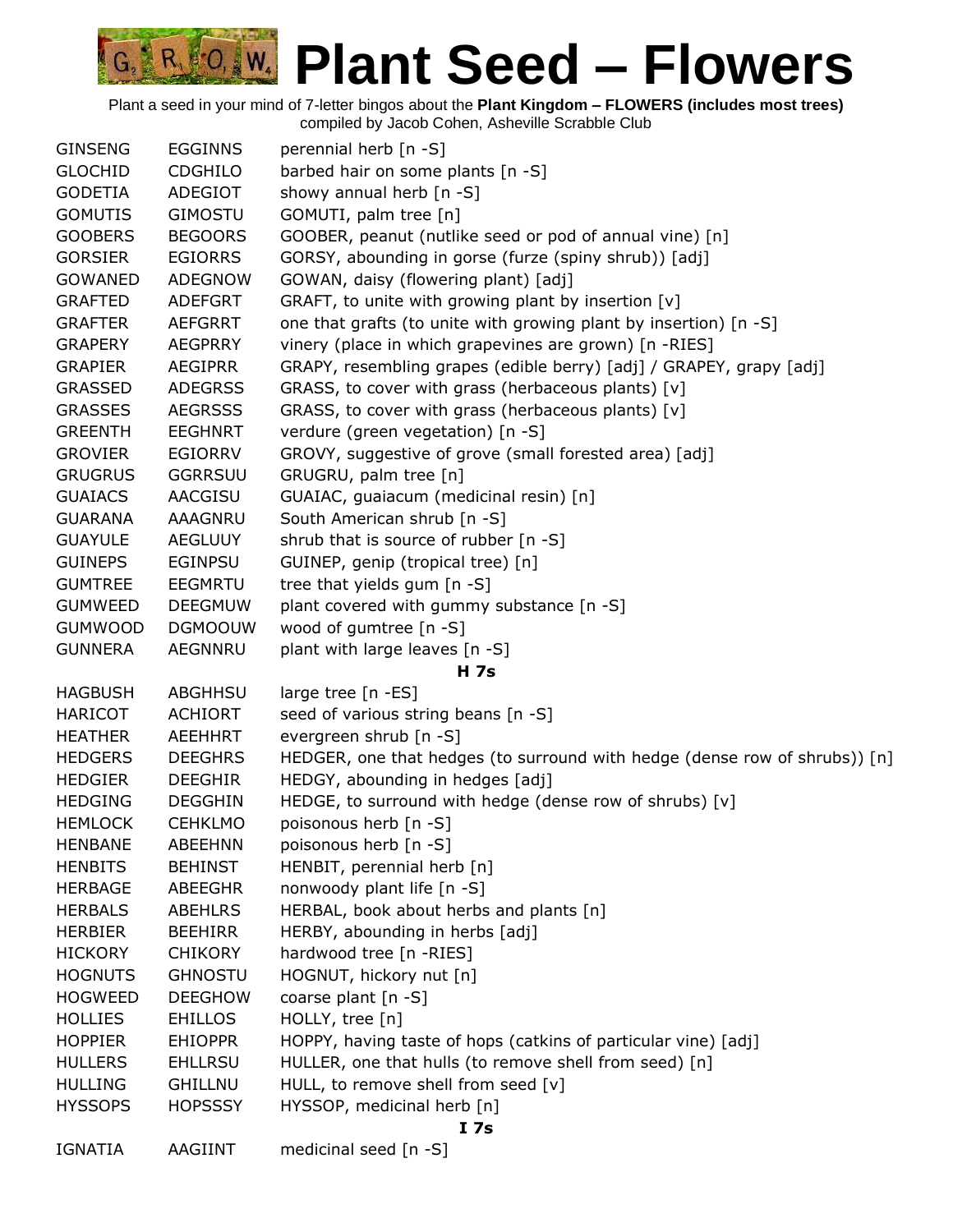| <b>IKEBANA</b> | AABEIKN        | Japanese art of flower arranging [n -S]                              |
|----------------|----------------|----------------------------------------------------------------------|
| <b>INKWOOD</b> | <b>DIKNOOW</b> | evergreen tree [n -S]                                                |
| <b>INOSITE</b> | <b>EIINOST</b> | inositol (alcohol found in plant and animal tissue) [n -S]           |
| <b>IPECACS</b> | <b>ACCEIPS</b> | IPECAC, medicinal plant [n]                                          |
| <b>IPOMOEA</b> | <b>AEIMOOP</b> | flowering plant $[n - S]$                                            |
| <b>IVYLIKE</b> | EIIKLVY        | IVY, climbing vine [adj]                                             |
|                |                | J 7s                                                                 |
| <b>JALAPIC</b> | AACIJLP        | JALAP, Mexican plant [adj]                                           |
| <b>JARINAS</b> | <b>AAIJNRS</b> | JARINA, hard seed of palm tree [n]                                   |
| <b>JARRAHS</b> | <b>AAHJRRS</b> | JARRAH, evergreen tree [n]                                           |
| <b>JASMINE</b> | <b>AEIJMNS</b> | climbing shrub [n -S]                                                |
| <b>JASMINS</b> | <b>AIJMNSS</b> | jasmine (climbing shrub) [n]                                         |
| <b>JASSIDS</b> | <b>ADIJSSS</b> | JASSID, any of family of plant pests [n]                             |
| <b>JETBEAD</b> | ABDEEJT        | ornamental shrub [n -S]                                              |
| <b>JICAMAS</b> | <b>AACIJMS</b> | JICAMA, tropical plant with edible roots [n]                         |
| <b>JIMSONS</b> | <b>IJMNOSS</b> | JIMSON, tall poisonous weed [n]                                      |
| <b>JOJOBAS</b> | <b>ABJJOOS</b> | JOJOBA, small tree [n]                                               |
| <b>JONQUIL</b> | <b>IJLNOQU</b> | perennial herb [n -S]                                                |
| <b>JUICING</b> | CGIIJNU        | JUICE, to extract juice (liquid part of fruit or vegetable) from [v] |
| <b>JUNGLED</b> | <b>DEGJLNU</b> | JUNGLE, land covered with dense tropical vegetation [adj]            |
| <b>JUNGLES</b> | <b>EGJLNSU</b> | JUNGLE, land covered with dense tropical vegetation [n]              |
|                |                | <b>K7s</b>                                                           |
| <b>KABIKIS</b> | <b>ABIIKKS</b> | KABIKI, tropical tree [n]                                            |
| <b>KAJEPUT</b> | <b>AEJKPTU</b> | cajuput (cajeput (Australian tree)) [n -S]                           |
| <b>KALMIAS</b> | <b>AAIKLMS</b> | KALMIA, evergreen shrub [n]                                          |
| <b>KAMALAS</b> | <b>AAAKLMS</b> | KAMALA, Asian tree [n]                                               |
| <b>KATSURA</b> | AAKRSTU        | deciduous tree of Japan and China [n -S]                             |
| <b>KAURIES</b> | <b>AEIKRSU</b> | KAURY, kauri (timber tree) [n]                                       |
| <b>KELPING</b> | <b>EGIKLNP</b> | KELP, to burn type of seaweed $[v]$                                  |
| <b>KERNELS</b> | <b>EEKLNRS</b> | KERNEL, to envelop as kernel (inner part of nut) [v]                 |
| <b>KERRIAS</b> | <b>AEIKRRS</b> | KERRIA, Chinese shrub [n]                                            |
| <b>KINETIN</b> | <b>EIIKNNT</b> | substance that increases plant growth [n -S]                         |
| <b>KINGCUP</b> | <b>CGIKNPU</b> | marsh plant [n -S]                                                   |
| <b>KNARRED</b> | <b>ADEKNRR</b> | KNAR, bump on tree [adj]                                             |
| <b>KNAWELS</b> | <b>AEKLNSW</b> | KNAWEL, Eurasian plant [n]                                           |
| <b>KOCHIAS</b> | <b>ACHIKOS</b> | KOCHIA, Eurasian plant [n]                                           |
| <b>KOOKUMS</b> | <b>KKMOOSU</b> | KOOKUM, kokum (East Indian tree) [n]                                 |
| <b>KOUSSOS</b> | <b>KOOSSSU</b> | KOUSSO, cusso (Ethiopian tree) [n]                                   |
| <b>KRUBUTS</b> | <b>BKRSTUU</b> | KRUBUT, krubi (tropical plant) [n]                                   |
| <b>KUMQUAT</b> | AKMQTUU        | citrus fruit [n -S]                                                  |
|                |                | <b>L7s</b>                                                           |
| LABIATE        | AABEILT        | labiated plant [n -S]                                                |
| LADANUM        | AADLMNU        | labdanum (fragrant resin) [n -S]                                     |
| LANTANA        | <b>AAALNNT</b> | tropical shrub [n -S]                                                |
| LATAKIA        | AAAIKLT        | variety of Turkish tobacco [n -S]                                    |
| LATEXES        | <b>AEELSTX</b> | LATEX, milky liquid of certain plants [n]                            |
| LATICES        | <b>ACEILST</b> | LATEX, milky liquid of certain plants [n]                            |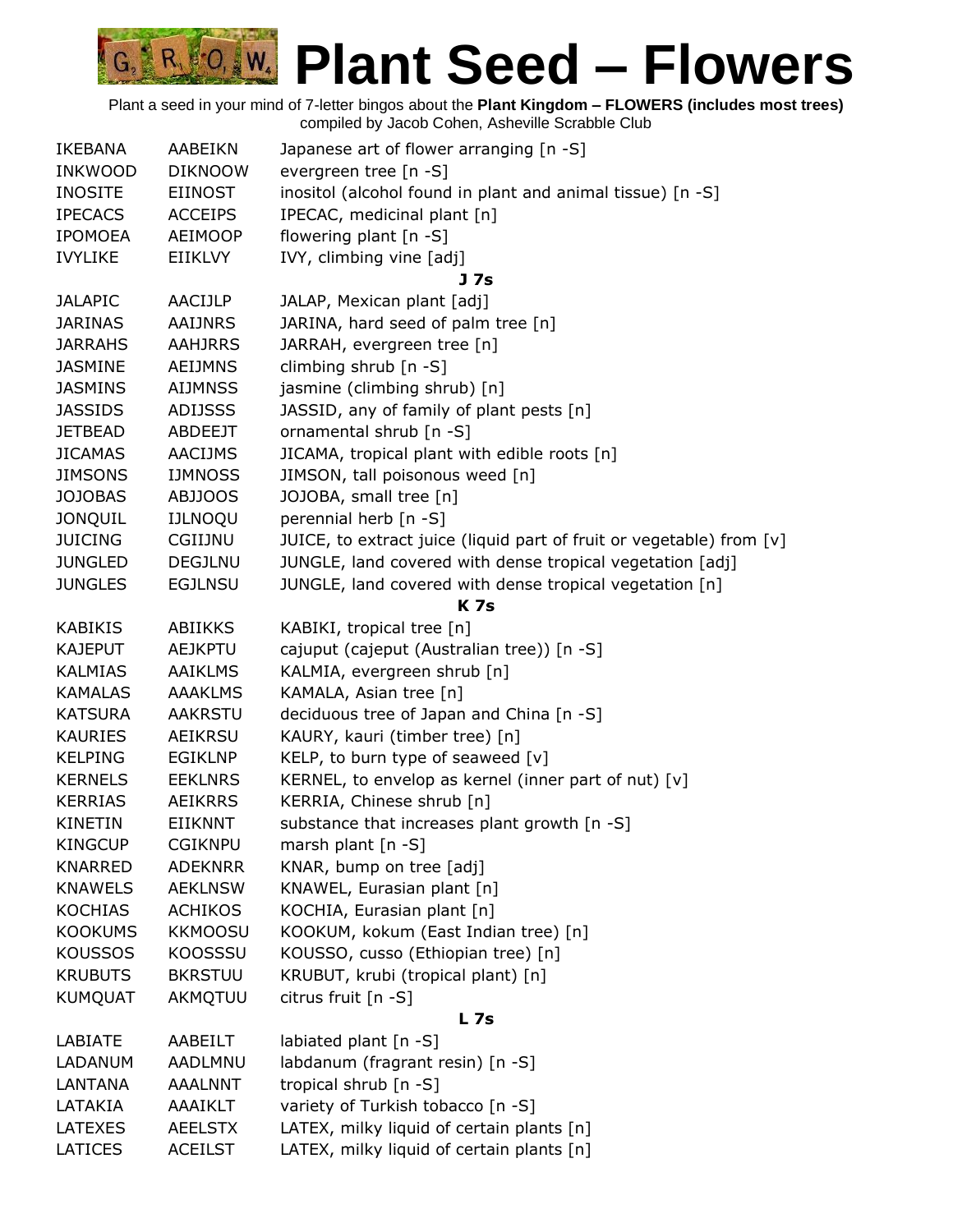| LAURELS        | <b>AELLRSU</b> | LAUREL, to crown with wreath of evergreen leaves $[v]$                                   |
|----------------|----------------|------------------------------------------------------------------------------------------|
| LAWNING        | <b>AGILNNW</b> | LAWN, to cover land with ornamental grass [v]                                            |
| <b>LEAFAGE</b> | AAEEFGL        | foliage (growth of leaves of plant) [n -S]                                               |
| <b>LEAFIER</b> | <b>AEEFILR</b> | LEAFY, covered with leaves [adj]                                                         |
| <b>LEAVIER</b> | <b>AEEILRV</b> | LEAVY, leafy (covered with leaves) [adj]                                                 |
| <b>LEGUMES</b> | <b>EEGLMSU</b> | LEGUME, type of plant [n]                                                                |
| <b>LEGUMIN</b> | EGILMNU        | plant protein [n -S]                                                                     |
| <b>LENTILS</b> | <b>EILLNST</b> | LENTIL, Eurasian annual plant [n]                                                        |
| <b>LENTISK</b> | <b>EKILNST</b> | evergreen tree [n -S]                                                                    |
| <b>LETTUCE</b> | <b>CEELTTU</b> | herb cultivated as salad plant [n -S]                                                    |
| LIANOID        | ADIILNO        | pertaining to liana (tropical vine) [adj]                                                |
| <b>LIATRIS</b> | <b>AIILRST</b> | herb with tubular flowers [n -ES]                                                        |
| <b>LICHEES</b> | <b>CEEHILS</b> | LICHEE, litchi (edible fruit of Chinese tree) [n]                                        |
| <b>LICHENS</b> | <b>CEHILNS</b> | LICHEN, to cover with lichens (flowerless plants) [v]                                    |
| <b>LIGNIFY</b> | <b>FGIILNY</b> | to convert into wood [v -FIED, -ING, -FIES]                                              |
| <b>LIGNINS</b> | <b>GIILNNS</b> | LIGNIN, essential part of woody tissue [n]                                               |
| <b>LIGULES</b> | <b>EGILLSU</b> | LIGULE, strap-shaped plant part [n]                                                      |
| <b>LINDENS</b> | <b>DEILNNS</b> | LINDEN, tall forest tree [n]                                                             |
| <b>LINSEED</b> | <b>DEEILNS</b> | flaxseed (seed of flax) [n -S]                                                           |
| <b>LINTERS</b> | <b>EILNRST</b> | LINTER, machine for removing fibers from cotton seeds [n]                                |
| LINURON        | ILNNORU        | herbicide [n -S]                                                                         |
| <b>LIRIOPE</b> | <b>EIILOPR</b> | stemless Asian herb [n -S]                                                               |
| <b>LITCHIS</b> | <b>CHIILST</b> | LITCHI, edible fruit of Chinese tree [n]                                                 |
| <b>LITHOPS</b> | <b>HILOPST</b> | succulent African plant [n LITHOPS]                                                      |
| <b>LOBELIA</b> | ABEILLO        | flowering plant [n -S]                                                                   |
| <b>LOCOING</b> | <b>CGILNOO</b> | LOCO, to poison with locoweed [v]                                                        |
| <b>LOCUSTA</b> | <b>ACLOSTU</b> | spikelet (type of flower cluster) [n -E]                                                 |
| LOGANIA        | AAGILNO        | designating family of flowering plants [adj]                                             |
| <b>LOGGERS</b> | <b>EGGLORS</b> | LOGGER, one that logs (to cut down trees for timber) [n]                                 |
| <b>LOGGING</b> | <b>GGGILNO</b> | business of cutting down trees for timber [n -S] / LOG, to cut down trees for timber [v] |
| <b>LOGGISH</b> | <b>GGHILOS</b> | resembling log [adj]                                                                     |
| <b>LOGWAYS</b> | <b>AGLOSWY</b> | LOGWAY, ramp used in logging [n]                                                         |
| <b>LOGWOOD</b> | <b>DGLOOOW</b> | tropical tree $[n - S]$                                                                  |
| <b>LOMENTS</b> | <b>ELMNOST</b> | LOMENT, type of plant pod [n]                                                            |
| <b>LONGANS</b> | <b>AGLNNOS</b> | LONGAN, edible fruit of Chinese tree [n]                                                 |
| <b>LOOFAHS</b> | <b>AFHLOOS</b> | LOOFAH, tropical vine [n]                                                                |
| <b>LOPPING</b> | <b>GILNOPP</b> | LOP, to cut off branches or twigs from [v]                                               |
| <b>LOQUATS</b> | ALOQSTU        | LOQUAT, small yellow fruit [n]                                                           |
| <b>LOTOSES</b> | <b>ELOOSST</b> | LOTOS, lotus (aquatic plant) [n]                                                         |
| <b>LOTUSES</b> | <b>ELOSSTU</b> | LOTUS, aquatic plant [n]                                                                 |
| <b>LOVAGES</b> | <b>AEGLOSV</b> | LOVAGE, perennial herb [n]                                                               |
| <b>LOWBUSH</b> | <b>BHLOSUW</b> | bush with sweet blueberries [n -ES]                                                      |
| <b>LUCERNE</b> | <b>CEELNRU</b> | alfalfa (plant cultivated for use as hay and forage) [n -S]                              |
| <b>LUCERNS</b> | <b>CELNRSU</b> | LUCERN, lucerne (alfalfa (plant cultivated for use as hay and forage)) [n]               |
| <b>LUMBERS</b> | <b>BELMRSU</b> | LUMBER, to cut down and prepare timber for market [v]                                    |
| <b>LUNGANS</b> | <b>AGLNNSU</b> | LUNGAN, longan (edible fruit of Chinese tree) [n]                                        |
| <b>LUPINES</b> | <b>EILNPSU</b> | LUPINE, flowering plant [n]                                                              |
|                |                |                                                                                          |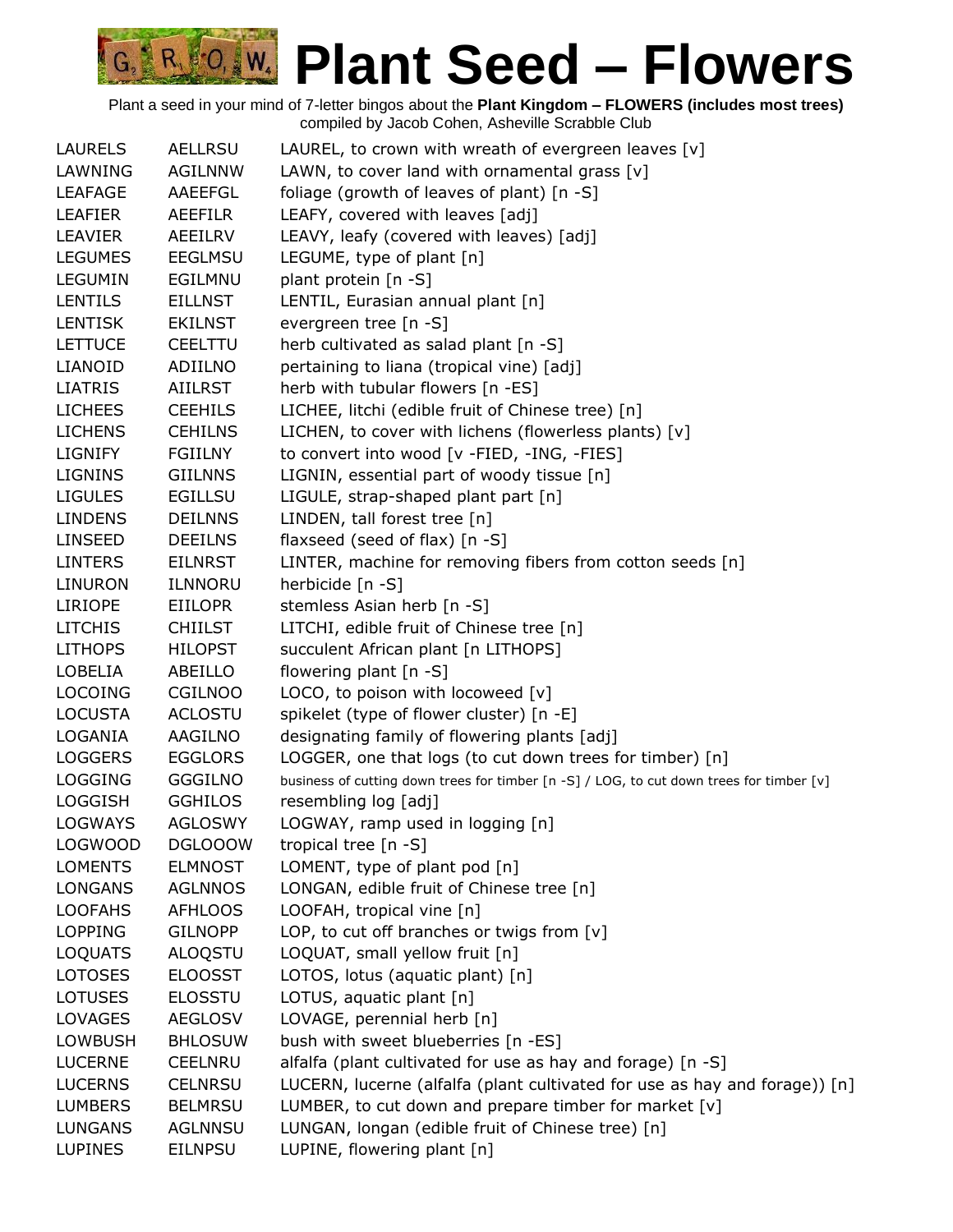| <b>LUPULIN</b> | ILLNPUU        | medicinal powder obtained from hop plant [n -S]        |
|----------------|----------------|--------------------------------------------------------|
| <b>LUSHEST</b> | <b>EHLSSTU</b> | LUSH, abounding in vegetation [adj]                    |
| <b>LYCHEES</b> | <b>CEEHLSY</b> | LYCHEE, litchi (edible fruit of Chinese tree) [n]      |
| <b>LYCHNIS</b> | <b>CHILNSY</b> | flowering plant [n -ES]                                |
| <b>LYCOPOD</b> | <b>CDLOOPY</b> | evergreen plant [n -S]                                 |
| <b>LYTHRUM</b> | <b>HLMRTUY</b> | flowering plant [n -S]                                 |
|                |                | <b>M</b> 7s                                            |
| MACCHIA        | AACCHIM        | dense growth of small trees and shrubs [n -IE]         |
| MACCHIE        | <b>ACCEHIM</b> | MACCHIA, dense growth of small trees and shrubs [n]    |
| <b>MADDERS</b> | <b>ADDEMRS</b> | MADDER, perennial herb [n]                             |
| <b>MADRONA</b> | <b>AADMNOR</b> | evergreen tree [n -S]                                  |
| <b>MADRONE</b> | <b>ADEMNOR</b> | madrona (evergreen tree) [n -S]                        |
| <b>MADRONO</b> | <b>ADMNOOR</b> | madrona (evergreen tree) [n -S]                        |
| MADWORT        | <b>ADMORTW</b> | flowering plant [n -S]                                 |
| <b>MAGUEYS</b> | <b>AEGMSUY</b> | MAGUEY, tropical plant [n]                             |
| MAHONIA        | AAHIMNO        | flowering shrub [n -S]                                 |
| <b>MAHUANG</b> | AAGHMNU        | Asian plant [n -S]                                     |
| <b>MAJAGUA</b> | AAAGJMU        | tropical tree [n -S]                                   |
| <b>MALACCA</b> | <b>AAACCLM</b> | cane of Asian rattan palm [n -S]                       |
| <b>MALANGA</b> | <b>AAAGLMN</b> | yautia (tropical plant) [n -S]                         |
| <b>MALLEES</b> | <b>AEELLMS</b> | MALLEE, evergreen tree [n]                             |
| <b>MALLOWS</b> | <b>ALLMOSW</b> | MALLOW, flowering plant [n]                            |
| <b>MAMEYES</b> | <b>AEEMMSY</b> | MAMEY, tropical tree [n]                               |
| <b>MAMMEES</b> | <b>AEEMMMS</b> | MAMMEE, mamey (tropical tree) [n]                      |
| <b>MAMMEYS</b> | <b>AEMMMSY</b> | MAMMEY, mamey (tropical tree) [n]                      |
| <b>MANGELS</b> | <b>AEGLMNS</b> | MANGEL, variety of beet [n]                            |
| <b>MANGOES</b> | <b>AEGMNOS</b> | MANGO, edible tropical fruit [n]                       |
| <b>MANGOLD</b> | <b>ADGLMNO</b> | mangel (variety of beet) [n -S]                        |
| MANIHOT        | <b>AHIMNOT</b> | tropical plant [n -S]                                  |
| <b>MANIOCA</b> | AACIMNO        | manioc (tropical plant) [n -S]                         |
| <b>MANIOCS</b> | <b>ACIMNOS</b> | MANIOC, tropical plant [n]                             |
| <b>MANUKAS</b> | <b>AAKMNSU</b> | MANUKA, small tree of New Zealand [n]                  |
| <b>MARANTA</b> | <b>AAAMNRT</b> | tropical plant [n -S]                                  |
| <b>MARASCA</b> | <b>AAACMRS</b> | wild cherry [n -S]                                     |
| <b>MARRONS</b> | <b>AMNORRS</b> | MARRON, variety of chestnut [n]                        |
| <b>MASTICS</b> | <b>ACIMSST</b> | MASTIC, aromatic resin [n]                             |
| <b>MAYBUSH</b> | <b>ABHMSUY</b> | flowering shrub [n -ES]                                |
| <b>MAYINGS</b> | <b>AGIMNSY</b> | MAYING, gathering of spring flowers [n]                |
| <b>MAYPOPS</b> | <b>AMOPPSY</b> | MAYPOP, flowering vine [n]                             |
| MAYWEED        | ADEEMWY        | malodorous weed [n -S]                                 |
| <b>MEDICKS</b> | <b>CDEIKMS</b> | MEDICK, flowering plant [n]                            |
| <b>MEDLARS</b> | <b>ADELMRS</b> | MEDLAR, Eurasian tree [n]                              |
| <b>MEDULLA</b> | ADELLMU        | central tissue in stems of certain plants [n -S or -E] |
| <b>MELILOT</b> | <b>EILLMOT</b> | flowering plant $[n - S]$                              |
| <b>MESCALS</b> | <b>ACELMSS</b> | MESCAL, cactus used as source of liquor [n]            |
| <b>MESCLUN</b> | <b>CELMNSU</b> | mixture of young tender green herbs [n -S]             |
| <b>MESQUIT</b> | EIMQSTU        | mesquite (spiny tree or shrub) [n -S]                  |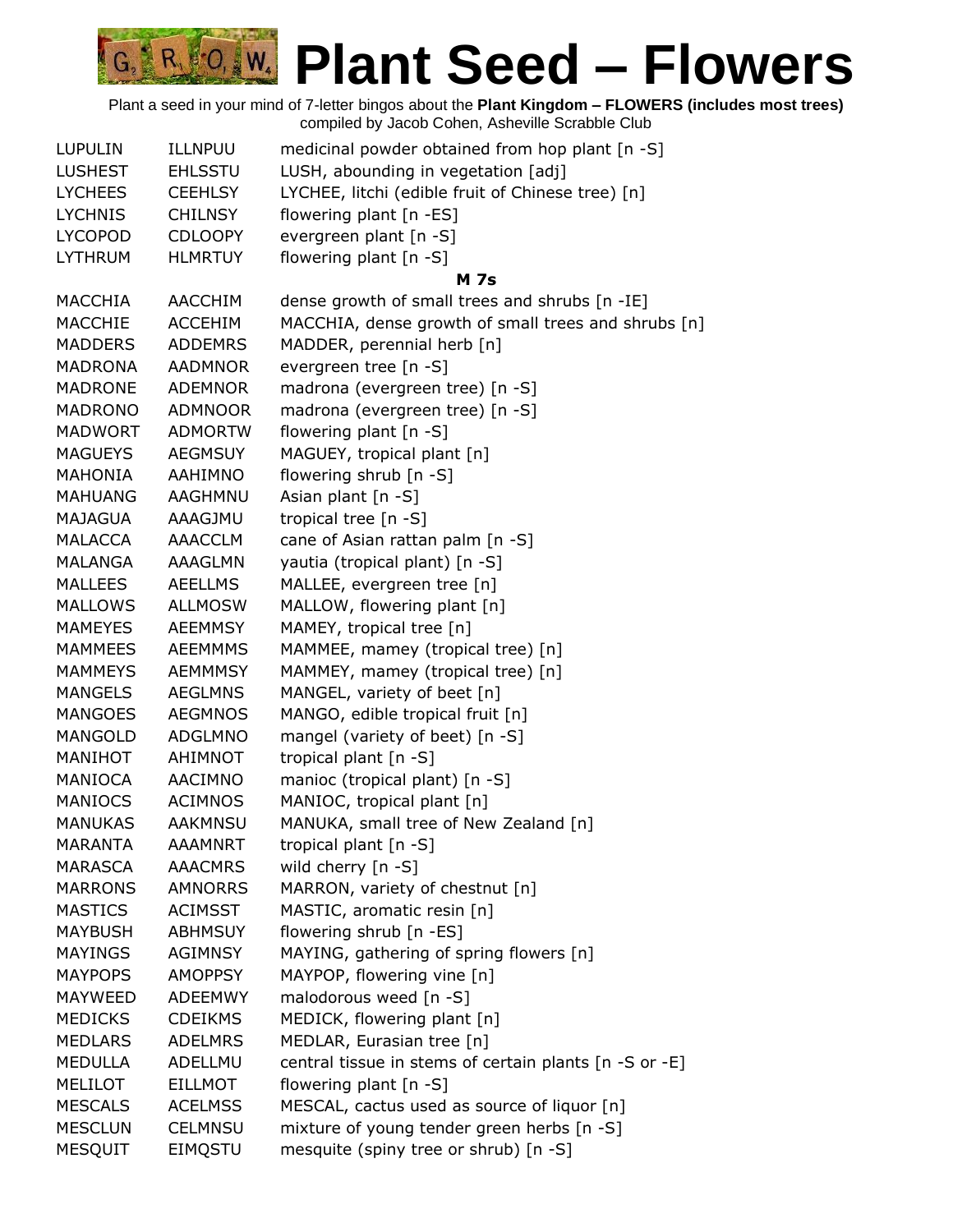R. O. W. **Plant Seed – Flowers**

| <b>MEZCALS</b> | <b>ACELMSZ</b> | MEZCAL, mescal (cactus used as source of liquor) [n]                             |
|----------------|----------------|----------------------------------------------------------------------------------|
| MEZQUIT        | EIMQTUZ        | mesquite (spiny tree or shrub) [n -S]                                            |
| <b>MIDRIBS</b> | <b>BDIIMRS</b> | MIDRIB, central vein of leaf [n]                                                 |
| MILFOIL        | <b>FIILLMO</b> | perennial herb [n -S]                                                            |
| <b>MIMOSAS</b> | <b>AIMMOSS</b> | MIMOSA, tropical plant [n]                                                       |
| <b>MIMULUS</b> | ILMMSUU        | flowering plant [n -ES]                                                          |
| <b>MINTIER</b> | EIIMNRT        | MINTY, having flavor of mint (aromatic herb) [adj]                               |
| <b>MONARDA</b> | <b>AADMNOR</b> | aromatic herb $[n - S]$                                                          |
| <b>MONGREL</b> | <b>EGLMNOR</b> | animal or plant of mixed breed [n -S]                                            |
| <b>MONOCOT</b> | <b>CMNOOOT</b> | type of seed plant [n -S]                                                        |
| <b>MONTANE</b> | <b>AEMNNOT</b> | lower vegetation belt of mountain [n -S]                                         |
| <b>MONURON</b> | <b>MNNOORU</b> | herbicide [n -S]                                                                 |
| <b>MORELLE</b> | <b>EELLMOR</b> | flowering plant [n -S]                                                           |
| MORELLO        | <b>ELLMOOR</b> | variety of sour cherry [n -S]                                                    |
| <b>MOWINGS</b> | <b>GIMNOSW</b> | MOWING, act of cutting down standing herbage [n]                                 |
| <b>MUGWORT</b> | <b>GMORTUW</b> | flowering plant [n -S]                                                           |
| <b>MUHLIES</b> | EHILMSU        | MUHLY, perennial grass [n]                                                       |
| MULLEIN        | EILLMNU        | Eurasian herb [n -S]                                                             |
| <b>MULLENS</b> | <b>ELLMNSU</b> | MULLEN, mullein (Eurasian herb) [n]                                              |
| <b>MUSKITS</b> | <b>IKMSSTU</b> | MUSKIT, mesquite (spiny tree or shrub) [n]                                       |
| <b>MYOSOTE</b> | <b>EMOOSTY</b> | myosotis (flowering plant) [n -S]                                                |
| <b>MYRICAS</b> | <b>ACIMRSY</b> | MYRICA, medicinal tree bark [n]                                                  |
| <b>MYRTLES</b> | <b>ELMRSTY</b> | MYRTLE, evergreen shrub [n]                                                      |
|                |                | <b>N</b> 7s                                                                      |
| NANDINA        | AADINNN        | Asian shrub [n -S]                                                               |
| <b>NANDINS</b> | <b>ADINNNS</b> | NANDIN, evergreen shrub [n]                                                      |
| <b>NARDOOS</b> | ADNOORS        | NARDOO, clover-like plant [n]                                                    |
| <b>NECTARY</b> | <b>ACENRTY</b> | plant gland [n -RIES]                                                            |
| <b>NELUMBO</b> | <b>BELMNOU</b> | aquatic herb [n -S]                                                              |
| <b>NEMESIA</b> | AEEIMNS        | flowering African plant [n -S]                                                   |
| <b>NEPETAS</b> | <b>AEENPST</b> | NEPETA, catnip (aromatic herb) [n]                                               |
| <b>NERVULE</b> | <b>EELNRUV</b> | nervure (vascular ridge on leaf) [n -S]                                          |
| <b>NERVURE</b> | <b>EENRRUV</b> | vascular ridge on leaf [n -S]                                                    |
| <b>NIGELLA</b> | <b>AEGILLN</b> | annual herb [n -S]                                                               |
| <b>NOPALES</b> | <b>AELNOPS</b> | NOPAL, cactus of Mexico and Central America [n]                                  |
| <b>NOSEGAY</b> | <b>AEGNOSY</b> | bouquet (bunch of flowers) [n -S]                                                |
| <b>NUBBINS</b> | <b>BBINNSU</b> | NUBBIN, undeveloped fruit [n]                                                    |
| <b>NUTGALL</b> | <b>AGLLNTU</b> | gallnut (abnormal swelling of plant tissue) [n -S]                               |
| <b>NUTLETS</b> | <b>ELNSTTU</b> | NUTLET, small nut [n]                                                            |
| <b>NUTLIKE</b> | EIKLNTU        | resembling nut [adj]                                                             |
| <b>NUTMEAT</b> | <b>AEMNTTU</b> | edible kernel of nut [n -S]                                                      |
| <b>NUTMEGS</b> | <b>EGMNSTU</b> | NUTMEG, aromatic seed used as spice [n]                                          |
| <b>NUTPICK</b> | <b>CIKNPTU</b> | device for extracting kernels from nuts [n -S]                                   |
| <b>NUTTERS</b> | <b>ENRSTTU</b> | NUTTER, one that gathers nuts [n]                                                |
| <b>NUTTING</b> | <b>GINNTTU</b> | act of gathering nuts [n -S] / NUT, to gather nuts (hard-shelled dry fruits) [v] |
| <b>NUTWOOD</b> | <b>DNOOTUW</b> | nut-bearing tree [n -S]                                                          |
|                |                |                                                                                  |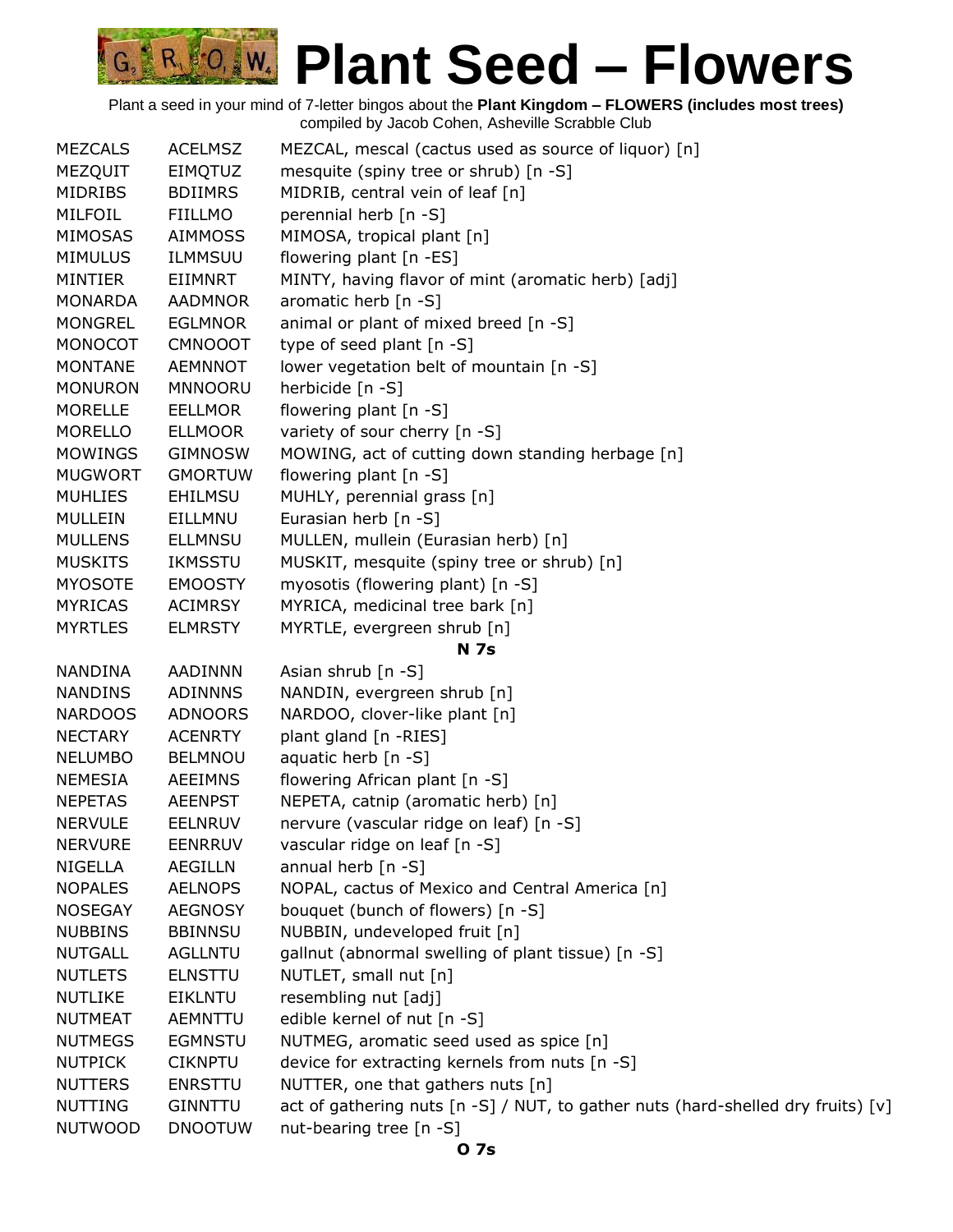| <b>OAKIEST</b> | <b>AEIKOST</b> | OAKY, tasting of oak sap [adj]                                     |
|----------------|----------------|--------------------------------------------------------------------|
| <b>OAKLIKE</b> | AEIKKLO        | OAK, hardwood tree or shrub [adj]                                  |
| <b>OATLIKE</b> | <b>AEIKLOT</b> | resembling oats (cereal grass) [adj]                               |
| <b>OCHREAE</b> | <b>ACEEHOR</b> | OCHREA, ocrea (sheathing plant part) [n]                           |
| <b>OCHREAS</b> | <b>ACEHORS</b> | OCHREA, ocrea (sheathing plant part) [n]                           |
| OILSEED        | <b>DEEILOS</b> | seed from which oil is pressed out [n -S]                          |
| <b>OOPHYTE</b> | <b>EHOOPTY</b> | stage of development in certain plants [n -S]                      |
| <b>OPUNTIA</b> | <b>AINOPTU</b> | American cactus [n -S]                                             |
| <b>ORACHES</b> | <b>ACEHORS</b> | ORACH, cultivated plant [n] / ORACHE, orach (cultivated plant) [n] |
| <b>ORANGES</b> | <b>AEGNORS</b> | ORANGE, citrus fruit [n]                                           |
| <b>ORCHARD</b> | <b>ACDHORR</b> | area for cultivation of fruit trees [n -S]                         |
| <b>ORCHIDS</b> | <b>CDHIORS</b> | ORCHID, flowering plant [n]                                        |
| <b>OREGANO</b> | <b>AEGNOOR</b> | aromatic herb used as seasoning [n -S]                             |
| ORGANIC        | <b>ACGINOR</b> | substance of animal or vegetable origin [n -S]                     |
| ORIGANS        | <b>AGINORS</b> | ORIGAN, marjoram (fragrant herb) [n]                               |
| <b>ORPINES</b> | <b>EINOPRS</b> | ORPINE, perennial herb [n]                                         |
| <b>ORRICES</b> | <b>CEIORRS</b> | ORRICE, orris (flowering plant) [n]                                |
| <b>ORRISES</b> | <b>EIORRSS</b> | ORRIS, flowering plant [n]                                         |
| <b>OSIERED</b> | <b>DEEIORS</b> | OSIER, European tree [adj]                                         |
| <b>OUTCROP</b> | <b>COOPRTU</b> | to protrude above soil [v -PPED, -PPING, -S]                       |
| <b>OUTROOT</b> | <b>OOORTTU</b> | to pull up by roots $[v - ED, -ING, -S]$                           |
| <b>OVULARY</b> | <b>ALORUVY</b> | OVULE, rudimentary seed [adj]                                      |
| <b>OXHEART</b> | <b>AEHORTX</b> | variety of sweet cherry [n -S]                                     |
|                |                | <b>P</b> 7s                                                        |
| <b>PADAUKS</b> | <b>AADKPSU</b> | PADAUK, tropical tree [n]                                          |
| <b>PADOUKS</b> | <b>ADKOPSU</b> | PADOUK, padauk (tropical tree) [n]                                 |
| <b>PALAPAS</b> | <b>AAALPPS</b> | PALAPA, open-sided dwelling with roof of palm leaves [n]           |
| <b>PALMYRA</b> | <b>AALMPRY</b> | tropical tree $[n - S]$                                            |
| <b>PANDANS</b> | <b>AADNNPS</b> | PANDAN, pandanus (tropical plant) [n]                              |
| <b>PANICLE</b> | <b>ACEILNP</b> | loosely branched flower cluster [n -S]                             |
| <b>PANICUM</b> | <b>ACIMNPU</b> | grass $[n - S]$                                                    |
| <b>PANSIES</b> | <b>AEINPSS</b> | PANSY, flowering plant [n]                                         |
| <b>PAPAYAN</b> | <b>AAANPPY</b> | PAPAYA, melon-like fruit [adj]                                     |
| <b>PAPAYAS</b> | <b>AAAPPSY</b> | PAPAYA, melon-like fruit [n]                                       |
| <b>PAPPOSE</b> | <b>AEOPPPS</b> | PAPPUS, tuft of bristles on achene of certain plants [adj]         |
| <b>PAPPOUS</b> | AOPPPSU        | PAPPUS, tuft of bristles on achene of certain plants [adj]         |
| PAPYRAL        | <b>AALPPRY</b> | PAPYRUS, tall aquatic plant [adj]                                  |
| <b>PAPYRUS</b> | <b>APPRSUY</b> | tall aquatic plant [n -ES or -RI]                                  |
| <b>PAREIRA</b> | AAEIPRR        | medicinal plant root [n -S]                                        |
| <b>PARISES</b> | <b>AEIPRSS</b> | PARIS, European herb [n]                                           |
| <b>PARSLEY</b> | <b>AELPRSY</b> | cultivated herb [n -S]                                             |
| <b>PARSNIP</b> | <b>AINPPRS</b> | European herb [n -S]                                               |
| <b>PAWPAWS</b> | <b>AAPPSWW</b> | PAWPAW, papaw (fleshy fruit) [n]                                   |
| <b>PEALIKE</b> | <b>AEEIKLP</b> | resembling pea (edible seed of annual herb) [adj]                  |
| <b>PEANUTS</b> | <b>AENPSTU</b> | PEANUT, nutlike seed or pod of annual vine [n]                     |
| <b>PECKIER</b> | <b>CEEIKPR</b> | PECKY, marked by decay caused by fungi [adj]                       |
| <b>PEEBEEN</b> | <b>BEEEENP</b> | large hardwood evergreen tree [n -S]                               |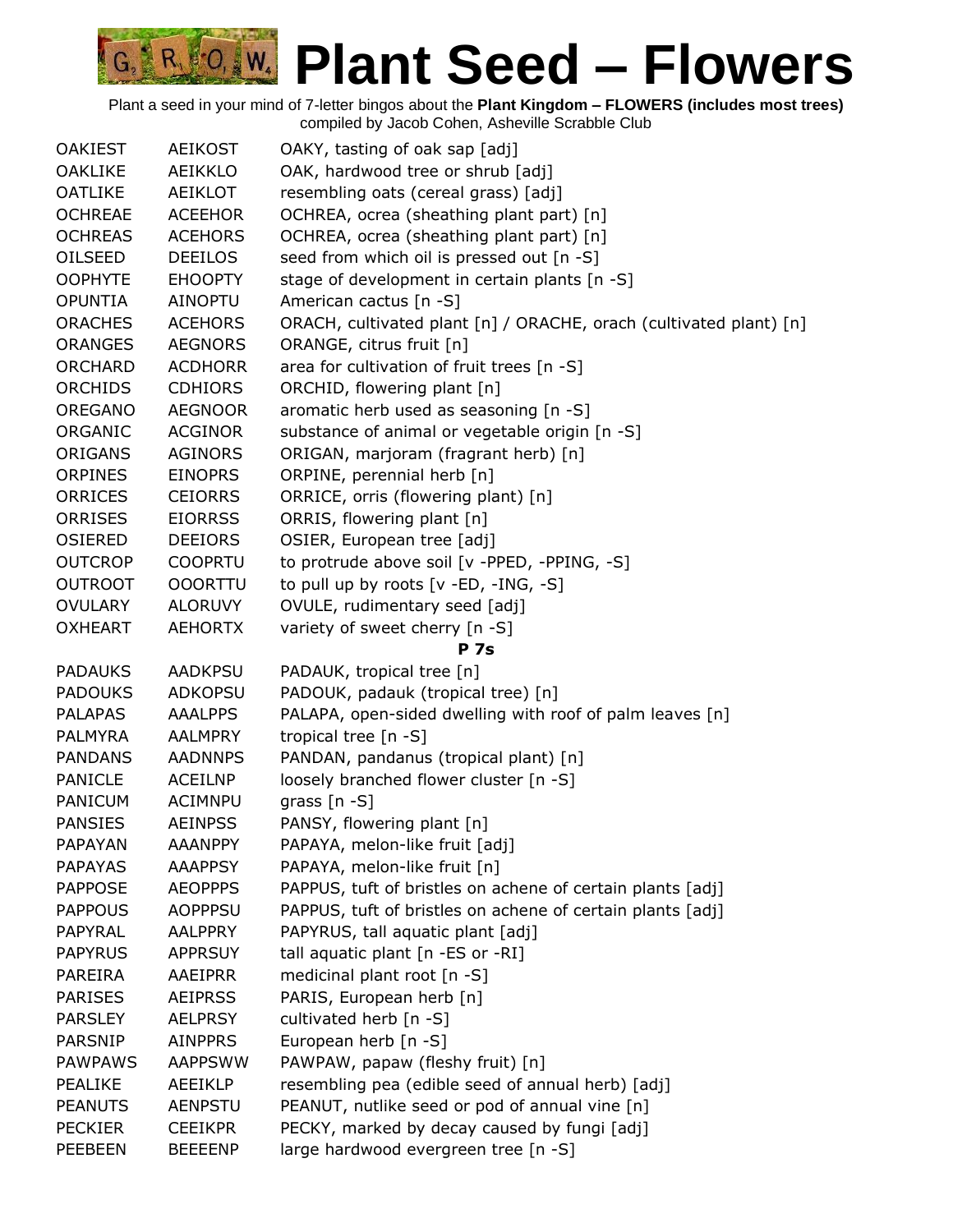| <b>PEEPULS</b> | <b>EELPPSU</b> | PEEPUL, pipal (fig tree of India) [n]                                                                               |
|----------------|----------------|---------------------------------------------------------------------------------------------------------------------|
| PELORIA        | <b>AEILOPR</b> | abnormal regularity of flower form [n -S]                                                                           |
| PELORIC        | <b>CEILOPR</b> | PELORIA, abnormal regularity of flower form [adj]                                                                   |
| <b>PEMBINA</b> | ABEIMNP        | variety of cranberry [n -S]                                                                                         |
| <b>PEONIES</b> | <b>EEINOPS</b> | PEONY, flowering plant [n]                                                                                          |
| <b>PEPINOS</b> | <b>EINOPPS</b> | PEPINO, bushy perennial plant with edible fruit [n]                                                                 |
| <b>PEPITAS</b> | <b>AEIPPST</b> | PEPITA, edible dried seed of pumpkin or squash [n]                                                                  |
| PERILLA        | <b>AEILLPR</b> | Asian herb [n -S]                                                                                                   |
| <b>PETALED</b> | <b>ADEELPT</b> | PETAL, leaflike part of corolla [adj]                                                                               |
| <b>PETIOLE</b> | <b>EEILOPT</b> | stalk of leaf [n -S]                                                                                                |
| <b>PETUNIA</b> | AEINPTU        | tropical herb [n -S]                                                                                                |
| <b>PEYOTES</b> | <b>EEOPSTY</b> | PEYOTE, cactus (plant native to arid regions) [n]                                                                   |
| <b>PEYOTLS</b> | <b>ELOPSTY</b> | PEYOTL, peyote (cactus (plant native to arid regions)) [n]                                                          |
| <b>PHARMER</b> | <b>AEHMPRR</b> | one who participates in pharming (production of pharmaceuticals from genetically-altered plants and animals) [n -S] |
| <b>PHELLEM</b> | <b>EEHLLMP</b> | layer of plant cells [n -S]                                                                                         |
| PHLOEMS        | <b>EHLMOPS</b> | PHLOEM, complex plant tissue [n]                                                                                    |
| <b>PHLOXES</b> | <b>EHLOPSX</b> | PHLOX, flowering plant [n]                                                                                          |
| <b>PHYTOID</b> | <b>DHIOPTY</b> | resembling plant [adj]                                                                                              |
| <b>PHYTONS</b> | <b>HNOPSTY</b> | PHYTON, structural unit of plant [n]                                                                                |
| <b>PICOTEE</b> | <b>CEEIOPT</b> | variety of carnation [n -S]                                                                                         |
| <b>PIGNUTS</b> | <b>GINPSTU</b> | PIGNUT, hickory nut [n]                                                                                             |
| PIGWEED        | <b>DEEGIPW</b> | weedy plant $[n - S]$                                                                                               |
| <b>PIKAKES</b> | <b>AEIKKPS</b> | PIKAKE, East Indian vine [n]                                                                                        |
| <b>PINANGS</b> | <b>AGINNPS</b> | PINANG, palm tree [n]                                                                                               |
| PINWEED        | <b>DEEINPW</b> | perennial herb [n -S]                                                                                               |
| <b>PIPLESS</b> | <b>EILPPSS</b> | having no small seeds [adj]                                                                                         |
| <b>PISTILS</b> | <b>IILPSST</b> | PISTIL, seed-bearing organ of flowering plants [n]                                                                  |
| <b>PLANTED</b> | <b>ADELNPT</b> | PLANT, to place in ground for growing [v]                                                                           |
| <b>PLANTER</b> | <b>AELNPRT</b> | one that plants (to place in ground for growing) [n -S]                                                             |
| <b>PLASTID</b> | <b>ADILPST</b> | structure in plant cells [n -S]                                                                                     |
| <b>PLATANE</b> | <b>AAELNPT</b> | platan (large tree) [n -S]                                                                                          |
| <b>PLATANS</b> | <b>AALNPST</b> | PLATAN, large tree [n]                                                                                              |
| <b>PLUMULE</b> | <b>ELLMPUU</b> | primary bud of plant embryo [n -S]                                                                                  |
| <b>PODDING</b> | <b>DDGINOP</b> | POD, to produce seed vessels [v]                                                                                    |
| <b>PODLIKE</b> | <b>DEIKLOP</b> | resembling pod (seed vessel) [adj]                                                                                  |
| <b>POGONIA</b> | AGINOOP        | small orchid (flowering plant) [n -S]                                                                               |
| <b>POLLARD</b> | <b>ADLLOPR</b> | to cut top branches of tree back to trunk [v -ED, -ING, -S]                                                         |
| <b>POLLENS</b> | <b>ELLNOPS</b> | POLLEN, to convey pollen (fertilizing element in seed plant) to [v]                                                 |
| <b>POLYCOT</b> | <b>CLOOPTY</b> | type of plant $[n - S]$                                                                                             |
| <b>POMACES</b> | <b>ACEMOPS</b> | POMACE, pulpy residue of crushed fruits [n]                                                                         |
| <b>POMELOS</b> | <b>ELMOOPS</b> | POMELO, grapefruit [n]                                                                                              |
| <b>POPCORN</b> | <b>CNOOPPR</b> | variety of corn [n -S]                                                                                              |
| <b>POPLARS</b> | <b>ALOPPRS</b> | POPLAR, fast-growing tree [n]                                                                                       |
| <b>POPPIED</b> | <b>DEIOPPP</b> | covered with poppies (flowering plant) [adj]                                                                        |
| <b>POPPIES</b> | <b>EIOPPPS</b> | POPPY, flowering plant [n]                                                                                          |
| <b>PORCINO</b> | <b>CINOOPR</b> | porcini (edible mushroom) [n -NI]                                                                                   |
| <b>POTHERB</b> | <b>BEHOPRT</b> | any herb used as food or seasoning [n -S]                                                                           |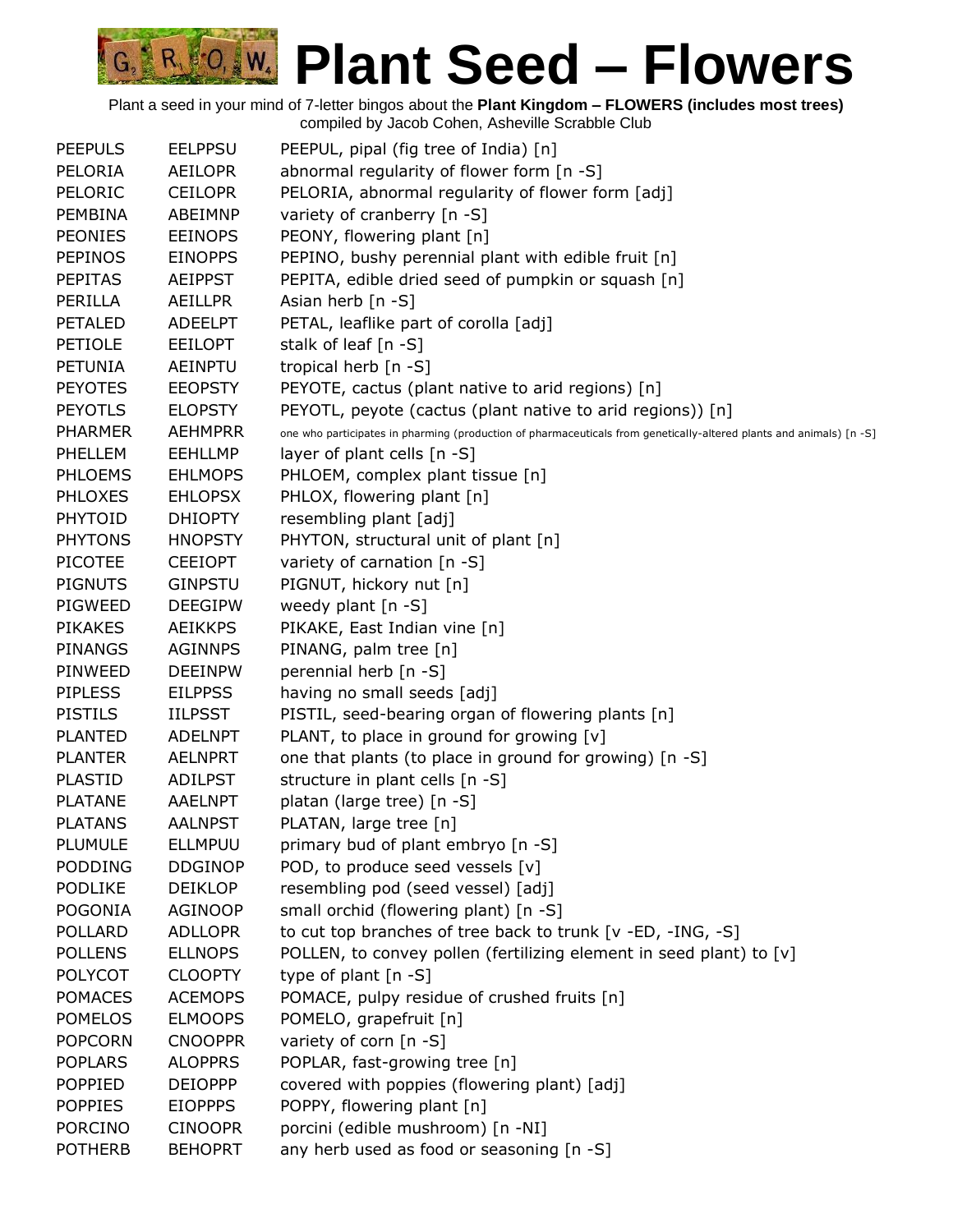| <b>PRATIES</b> | <b>AEIPRST</b> | PRATIE, potato (edible tuber of cultivated plant) [n]                   |
|----------------|----------------|-------------------------------------------------------------------------|
| PRIMULA        | AILMPRU        | primrose (perennial herb) [n -S]                                        |
| <b>PRISERE</b> | <b>EEIPRRS</b> | succession of vegetational stages [n -S]                                |
| <b>PRIVETS</b> | <b>EIPRSTV</b> | PRIVET, ornamental shrub [n]                                            |
| <b>PSYLLAS</b> | <b>ALLPSSY</b> | PSYLLA, any of various plant lice [n]                                   |
| <b>PSYLLID</b> | <b>DILLPSY</b> | psylla (any of various plant lice) [n -S]                               |
| <b>PUCCOON</b> | <b>CCNOOPU</b> | herb that yields red dye [n -S]                                         |
| <b>PUMELOS</b> | <b>ELMOSPU</b> | PUMELO, pomelo (grapefruit) [n]                                         |
| <b>PUMMELO</b> | <b>ELMMOPU</b> | shaddock (citrus fruit) [n -S]                                          |
| <b>PUMPKIN</b> | <b>IKMNPPU</b> | large, edible fruit [n -S]                                              |
| <b>PUNKINS</b> | <b>IKNNPSU</b> | PUNKIN, pumpkin (large, edible fruit) [n]                               |
| <b>PUSLEYS</b> | <b>ELPSSUY</b> | PUSLEY, pussley (purslane (common garden herb)) [n]                     |
| <b>PUSSLEY</b> | <b>ELPSSUY</b> | purslane (common garden herb) [n -S]                                    |
| <b>PUTAMEN</b> | <b>AEMNPTU</b> | hard covering of kernel of certain fruits [n -MINA or -S]               |
| <b>PYRENES</b> | <b>EENPRSY</b> | PYRENE, putamen (hard covering of kernel of certain fruits) [n]         |
| <b>PYROLAS</b> | <b>ALOPRSY</b> | PYROLA, perennial herb [n]                                              |
| <b>PYXIDES</b> | <b>DEIPSXY</b> | PYXIS, pyxidium (type of seed vessel) [n]                               |
|                |                | Q 7s                                                                    |
| QUAMASH        | AAHMQSU        | camass (perennial herb) [n -ES]                                         |
| QUASSIA        | AAIQSSU        | tropical tree [n -S]                                                    |
| QUASSIN        | AINQSSU        | medicinal compound obtained from wood of quassia [n -S]                 |
| QUILLAI        | AIILLQU        | evergreen tree [n -S]                                                   |
| QUINCES        | CEINQSU        | QUINCE, apple-like fruit [n]                                            |
| QUINOAS        | AINOQSU        | QUINOA, weedy plant [n]                                                 |
|                |                | <b>R</b> 7s                                                             |
| <b>RACEMED</b> | <b>ACDEEMR</b> | RACEME, mode of arrangement of flowers along axis [adj]                 |
| <b>RACEMES</b> | <b>ACEEMRS</b> | RACEME, mode of arrangement of flowers along axis [n]                   |
| <b>RADICEL</b> | <b>ACDEILR</b> | rootlet (small root) [n -S]                                             |
| <b>RADICES</b> | <b>ACDEIRS</b> | RADIX, root of plant [n]                                                |
| <b>RADICLE</b> | <b>ACDEILR</b> | part of plant embryo [n -S]                                             |
| <b>RADIXES</b> | <b>ADEIRSX</b> | RADIX, root of plant [n]                                                |
| <b>RAFFIAS</b> | <b>AAFFIRS</b> | RAFFIA, palm tree [n]                                                   |
| <b>RAGWEED</b> | <b>ADEEGRW</b> | weedy herb $[n - S]$                                                    |
| <b>RAGWORT</b> | <b>AGORRTW</b> | flowering plant [n -S]                                                  |
| <b>RAMONAS</b> | <b>AAMNORS</b> | RAMONA, plant of mint family [n]                                        |
| <b>RAMPIKE</b> | AEIKMPR        | standing dead tree [n -S]                                               |
| <b>RAMPION</b> | <b>AIMNOPR</b> | European plant [n -S]                                                   |
| <b>RAMPOLE</b> | <b>AELMOPR</b> | rampike (standing dead tree) [n -S]                                     |
| <b>RAMTILS</b> | AILMRST        | RAMTIL, tropical plant [n]                                              |
| <b>RANGERS</b> | <b>AEGNRRS</b> | RANGER, officer supervising care of forest [n]                          |
| <b>RANPIKE</b> | <b>AEIKNPR</b> | rampike (standing dead tree) [n -S]                                     |
| <b>RAPHIAS</b> | <b>AAHIPRS</b> | RAPHIA, raffia (palm tree) [n]                                          |
| RAPHIDE        | <b>ADEHIPR</b> | needle-shaped crystal occurring in plant cells [n -S]                   |
| <b>RAPPINI</b> | <b>AIINPPR</b> | immature turnip plants [n]                                              |
| <b>RATOONS</b> | <b>ANOORST</b> | RATOON, to sprout from root planted previous year [v]                   |
| <b>RATTANS</b> | AANRSTT        | RATTAN, palm tree [n]                                                   |
| <b>RATTOON</b> | <b>ANOORTT</b> | to ratoon (to sprout from root planted previous year) [v -ED, -ING, -S] |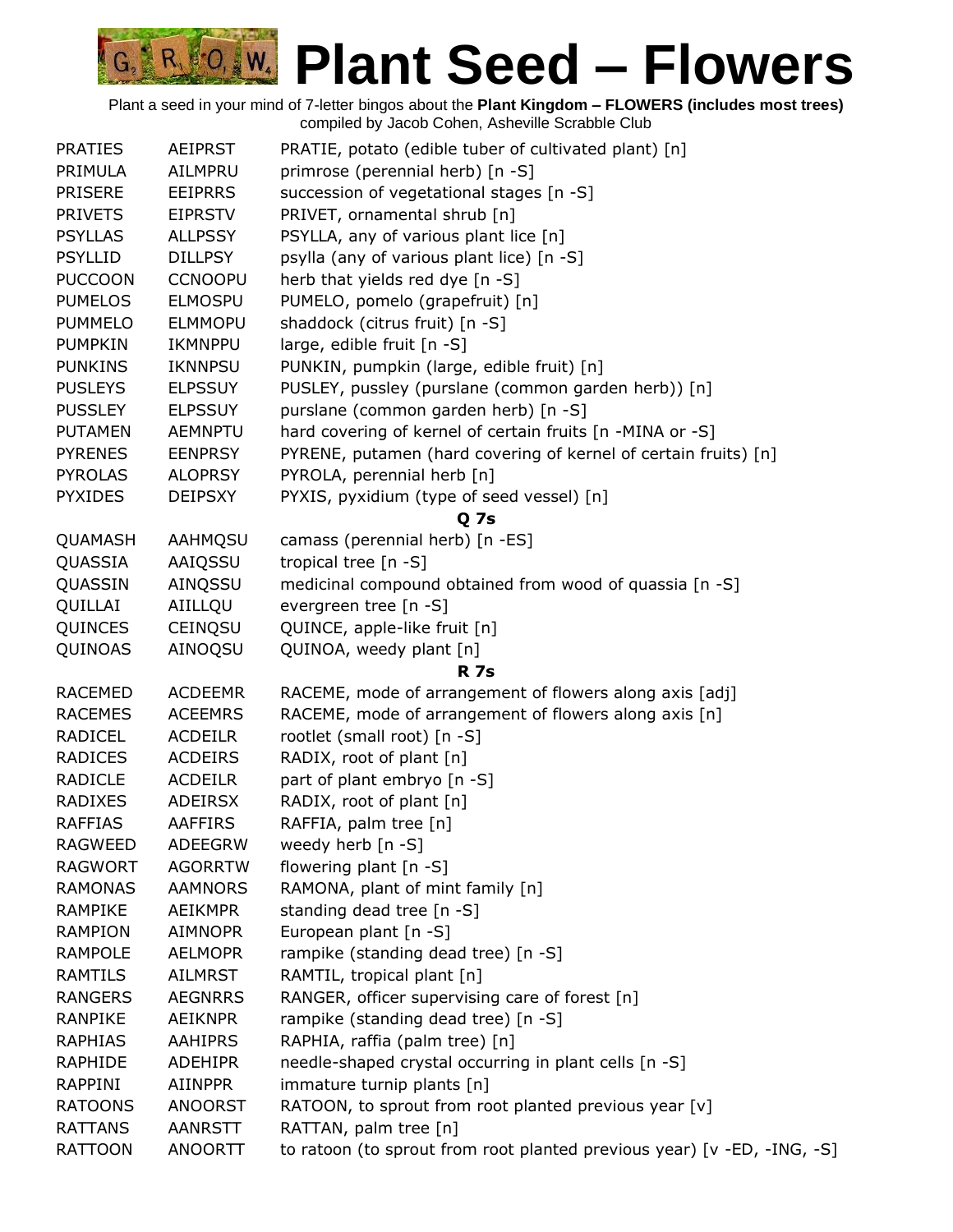| <b>REBLOOM</b> | <b>BELMOOR</b> | BLOOM, to bear flowers [v -ED, -ING, -S]                                        |
|----------------|----------------|---------------------------------------------------------------------------------|
| <b>REDBAYS</b> | <b>ABDERSY</b> | REDBAY, small tree [n]                                                          |
| <b>REDBUDS</b> | <b>BDDERSU</b> | REDBUD, small tree [n]                                                          |
| <b>REDROOT</b> | <b>DEOORRT</b> | perennial herb [n -S]                                                           |
| <b>REDSKIN</b> | <b>DEIKNRS</b> | variety of peanut [n -S]                                                        |
| <b>REDTOPS</b> | <b>DEOPRST</b> | REDTOP, type of grass [n]                                                       |
| <b>REDWARE</b> | <b>ADEERRW</b> | edible seaweed [n -S]                                                           |
| <b>REEDIER</b> | <b>DEEEIRR</b> | REEDY, abounding in reeds [adj]                                                 |
| <b>REGMATA</b> | <b>AAEGMRT</b> | REGMA, type of fruit [n]                                                        |
| <b>REGRAFT</b> | <b>AEFGRRT</b> | GRAFT, to unite with growing plant by insertion [v -ED, -ING, -S]               |
| <b>REISHIS</b> | <b>EHIIRSS</b> | REISHI, mushroom having shiny cap [n]                                           |
| <b>REPLANT</b> | <b>AELNPRT</b> | PLANT, to place in ground for growing [v -ED, -ING, -S]                         |
| <b>RESEDAS</b> | <b>ADEERSS</b> | RESEDA, flowering plant [n]                                                     |
| <b>RESEEDS</b> | <b>DEEERSS</b> | RESEED, SEED, to plant seeds (propagative plant structures) in [v]              |
| <b>RESINED</b> | <b>DEEINRS</b> | RESIN, to treat with resin (viscous substance obtained from certain plants) [v] |
| <b>RESOWED</b> | <b>DEEORSW</b> | RESOW, SOW, to scatter over land for growth, as seed [v]                        |
| <b>RETTING</b> | <b>EGINRTT</b> | RET, to soak in order to loosen fiber from woody tissue [v]                     |
| <b>RHAMNUS</b> | <b>AHMNRSU</b> | thorny tree or shrub [n -ES]                                                    |
| <b>RHATANY</b> | <b>AAHNRTY</b> | South American shrub [n -NIES]                                                  |
| RHIZOID        | <b>DHIIORZ</b> | rootlike structure [n -S]                                                       |
| <b>RHIZOMA</b> | AHIMORZ        | rhizome (rootlike, underground stem) [n -TA]                                    |
| <b>RHIZOME</b> | <b>EHIMORZ</b> | rootlike, underground stem [n -S]                                               |
| <b>RHODORA</b> | <b>ADHOORR</b> | flowering shrub $[n - S]$                                                       |
| <b>RHUBARB</b> | ABBHRRU        | perennial herb [n -S]                                                           |
| <b>RICINUS</b> | <b>CIINRSU</b> | large-leaved plant [n -ES]                                                      |
| <b>RINDING</b> | <b>DGIINNR</b> | RIND, to strip bark from [v]                                                    |
| ROBINIA        | ABIINOR        | North American tree or shrub [n -S]                                             |
| <b>ROCKERY</b> | <b>CEKORRY</b> | rock garden [n -RIES]                                                           |
| <b>ROMAINE</b> | AEIMNOR        | variety of lettuce [n -S]                                                       |
| <b>ROOIBOS</b> | <b>BIOOORS</b> | South African evergreen shrub [n -ES]                                           |
| <b>ROOTAGE</b> | <b>AEGOORT</b> | system of roots [n -S]                                                          |
| <b>ROOTCAP</b> | <b>ACOOPRT</b> | loose mass of cells that covers tip of some roots [n -S]                        |
| <b>ROOTIER</b> | <b>EIOORRT</b> | ROOTY, full of roots [adj]                                                      |
| <b>ROOTING</b> | <b>GINOORT</b> | ROOT, to put forth root (underground portion of plant) [v]                      |
| <b>ROOTLET</b> | <b>ELOORTT</b> | small root [n -S]                                                               |
| <b>ROSEBAY</b> | <b>ABEORSY</b> | evergreen shrub [n -S]                                                          |
| <b>ROSEBUD</b> | <b>BDEORSU</b> | bud of rose [n -S]                                                              |
| <b>ROSEHIP</b> | <b>EHIOPRS</b> | aggregate fruit of rose plant [n -S]                                            |
| <b>ROSELLE</b> | <b>EELLORS</b> | tropical plant [n -S]                                                           |
| <b>RUCOLAS</b> | <b>ACLORSU</b> | RUCOLA, arugula (European annual herb) [n]                                      |
| <b>RUDERAL</b> | ADELRRU        | plant growing in poor land [n -S]                                               |
| <b>RUGOLAS</b> | <b>AGLORSU</b> | RUGOLA, arugula (European annual herb) [n]                                      |
| <b>RUGOSAS</b> | <b>AGORSSU</b> | RUGOSA, flowering plant [n]                                                     |
| <b>RUSSULA</b> | <b>ALRSSUU</b> | woodland fungus [n -S]                                                          |
|                |                | S 7s                                                                            |
| <b>SABICUS</b> | ABCISSU        | SABICU, Caribbean tree [n]                                                      |
| <b>SACATON</b> | <b>AACNOST</b> | perennial grass [n -S]                                                          |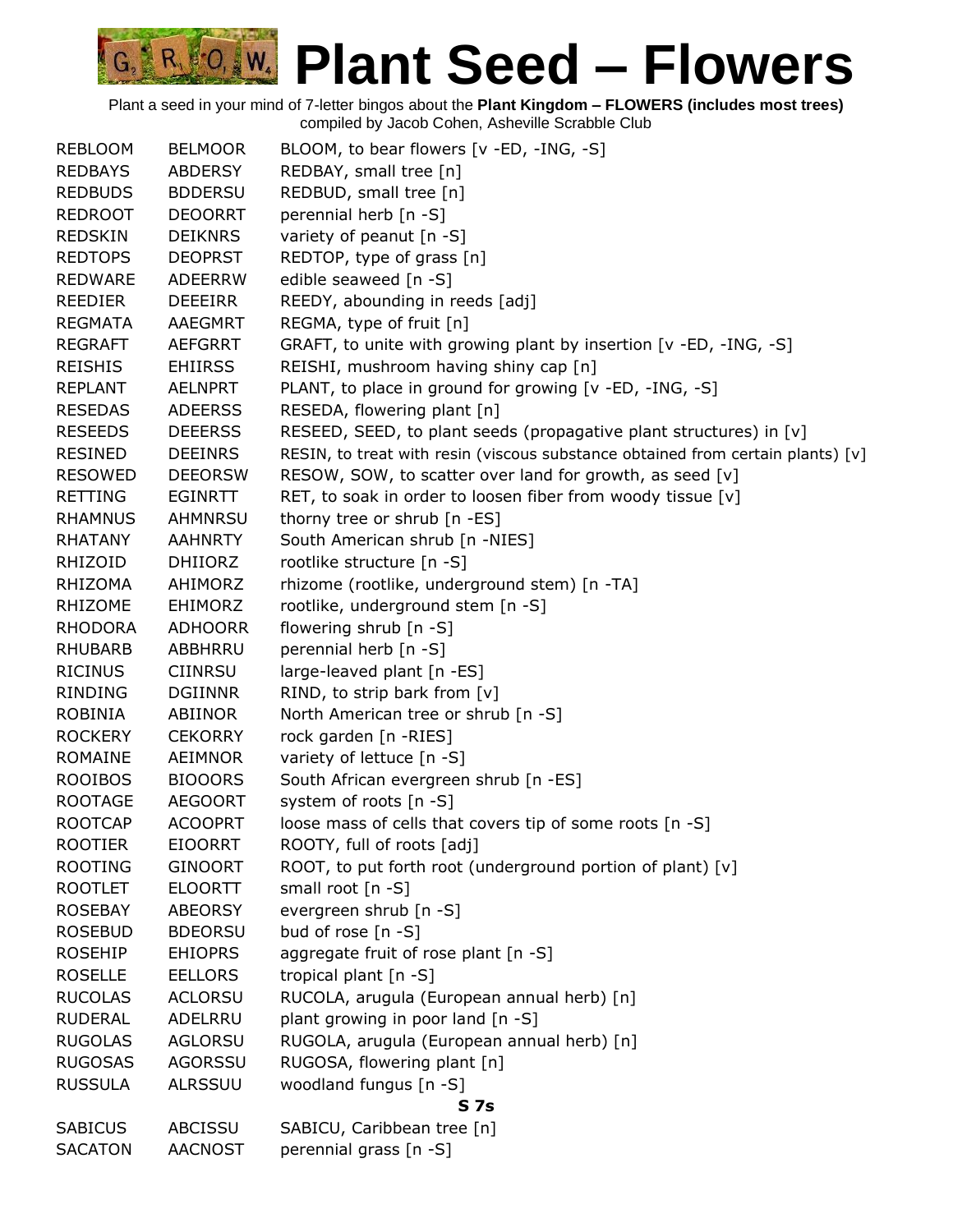

| <b>SACCULE</b>  | <b>ACCELSU</b>  | small sac (pouch-shaped structure in animal or plant) [n -S]                  |
|-----------------|-----------------|-------------------------------------------------------------------------------|
| <b>SACLIKE</b>  | <b>ACEIKLS</b>  | resembling sac (pouch-shaped structure in animal or plant) [adj]              |
| <b>SAFFRON</b>  | <b>AFFNORS</b>  | flowering plant [n -S]                                                        |
| <b>SAGUARO</b>  | AAGORSU         | tall cactus [n -S]                                                            |
| <b>SAHUARO</b>  | <b>AAHORSU</b>  | saguaro (tall cactus) [n -S]                                                  |
| SALLOWY         | <b>ALLOSWY</b>  | abounding in willow trees [adj]                                               |
| <b>SALSIFY</b>  | <b>AFILSSY</b>  | European herb [n -FIES]                                                       |
| <b>SALVIAS</b>  | AAILSSV         | SALVIA, flowering plant [n]                                                   |
| <b>SAMARAS</b>  | <b>AAAMRSS</b>  | SAMARA, dry, one-seeded fruit [n]                                             |
| <b>SANDBUR</b>  | <b>ABDNRSU</b>  | annual herb [n -S]                                                            |
| SANICLE         | <b>ACEILNS</b>  | medicinal herb [n -S]                                                         |
| <b>SANTOLS</b>  | <b>ALNOSST</b>  | SANTOL, tropical tree [n]                                                     |
| <b>SAPELES</b>  | <b>AEELPSS</b>  | SAPELE, large tropical African tree [n]                                       |
| <b>SAPLING</b>  | <b>AGILNPS</b>  | young tree [n -S]                                                             |
| SAPONIN         | <b>AINNOPS</b>  | soapy substance obtained from plants [n -S]                                   |
| <b>SAPOTAS</b>  | <b>AAOPSST</b>  | SAPOTA, evergreen tree [n]                                                    |
| <b>SAPOTES</b>  | <b>AEOPSST</b>  | SAPOTE, tropical American tree [n]                                            |
| SAPWOOD         | <b>ADOOPSW</b>  | newly formed outer wood of tree [n -S]                                        |
| <b>SARMENT</b>  | <b>AEMNRST</b>  | type of plant stem [n -S]                                                     |
| SASSIES         | <b>AEISSSS</b>  | SASSY, sasswood (African tree) [n]                                            |
| <b>SATSUMA</b>  | <b>AAMSSTU</b>  | variety of orange [n -S]                                                      |
| <b>SAVANNA</b>  | <b>AAANNSV</b>  | flat, treeless grassland [n -S]                                               |
| <b>SCALLION</b> | <b>ACILLNOS</b> | onion-like plant [n -S]                                                       |
| <b>SCAPOSE</b>  | <b>ACEOPSS</b>  | bearing leafless stalk [adj]                                                  |
| <b>SCILLAS</b>  | <b>ACILLSS</b>  | SCILLA, flowering plant [n]                                                   |
| <b>SEAKALE</b>  | <b>AAEEKLS</b>  | coastal plant with edible shoots [n -S]                                       |
| <b>SEAWARE</b>  | <b>AAEERSW</b>  | seaweed used as fertilizer [n -S]                                             |
| <b>SEAWEED</b>  | <b>ADEEESW</b>  | plant growing in sea [n -S]                                                   |
| <b>SEDGIER</b>  | <b>DEEGIRS</b>  | SEDGY, abounding in sedge (marsh plant) [adj]                                 |
| <b>SEEDBED</b>  | <b>BDDEEES</b>  | land prepared for seeding [n -s]                                              |
| <b>SEEDERS</b>  | <b>DEEERSS</b>  | SEEDER, one that seeds (to plant seeds (propagative plant structures) in) [n] |
| <b>SEEDIER</b>  | <b>DEEEIRS</b>  | SEEDY, containing seeds [adj]                                                 |
| <b>SEEDILY</b>  | <b>DEEILSY</b>  | in seedy (containing seeds; inferior in condition or quality) manner [adv]    |
| <b>SEEDING</b>  | <b>DEEGINS</b>  | SEED, to plant seeds (propagative plant structures) in [v]                    |
| <b>SEEDMAN</b>  | <b>ADEEMNS</b>  | seedsman (dealer in seeds) [n -MEN]                                           |
| <b>SEEDPOD</b>  | <b>DDEEOPS</b>  | type of seed vessel [n -S]                                                    |
| <b>SENECAS</b>  | <b>ACEENSS</b>  | SENECA, senega (medicinal plant root) [n]                                     |
| <b>SENECIO</b>  | <b>CEEINOS</b>  | flowering plant [n -S]                                                        |
| <b>SENEGAS</b>  | <b>AEEGNSS</b>  | SENEGA, medicinal plant root [n]                                              |
| <b>SEPALED</b>  | <b>ADEELPS</b>  | SEPAL, one of individual leaves of calyx [adj]                                |
| <b>SERINGA</b>  | <b>AEGINRS</b>  | Brazilian tree [n -S]                                                         |
| <b>SESAMES</b>  | <b>AEEMSSS</b>  | SESAME, East Indian plant [n]                                                 |
| <b>SHALLOT</b>  | <b>AHLLOST</b>  | plant resembling onion [n -S]                                                 |
| <b>SHASTAS</b>  | <b>AAHSSST</b>  | SHASTA, flowering plant [n]                                                   |
| <b>SHAUGHS</b>  | AGHHSSU         | SHAUGH, thicket (dense growth of shrubs or small trees) [n]                   |
| <b>SHITAKE</b>  | <b>AEHIKST</b>  | shiitake (dark Oriental mushroom) [n -S]                                      |
| <b>SHITTAH</b>  | <b>AHHISTT</b>  | hardwood tree [n -S]                                                          |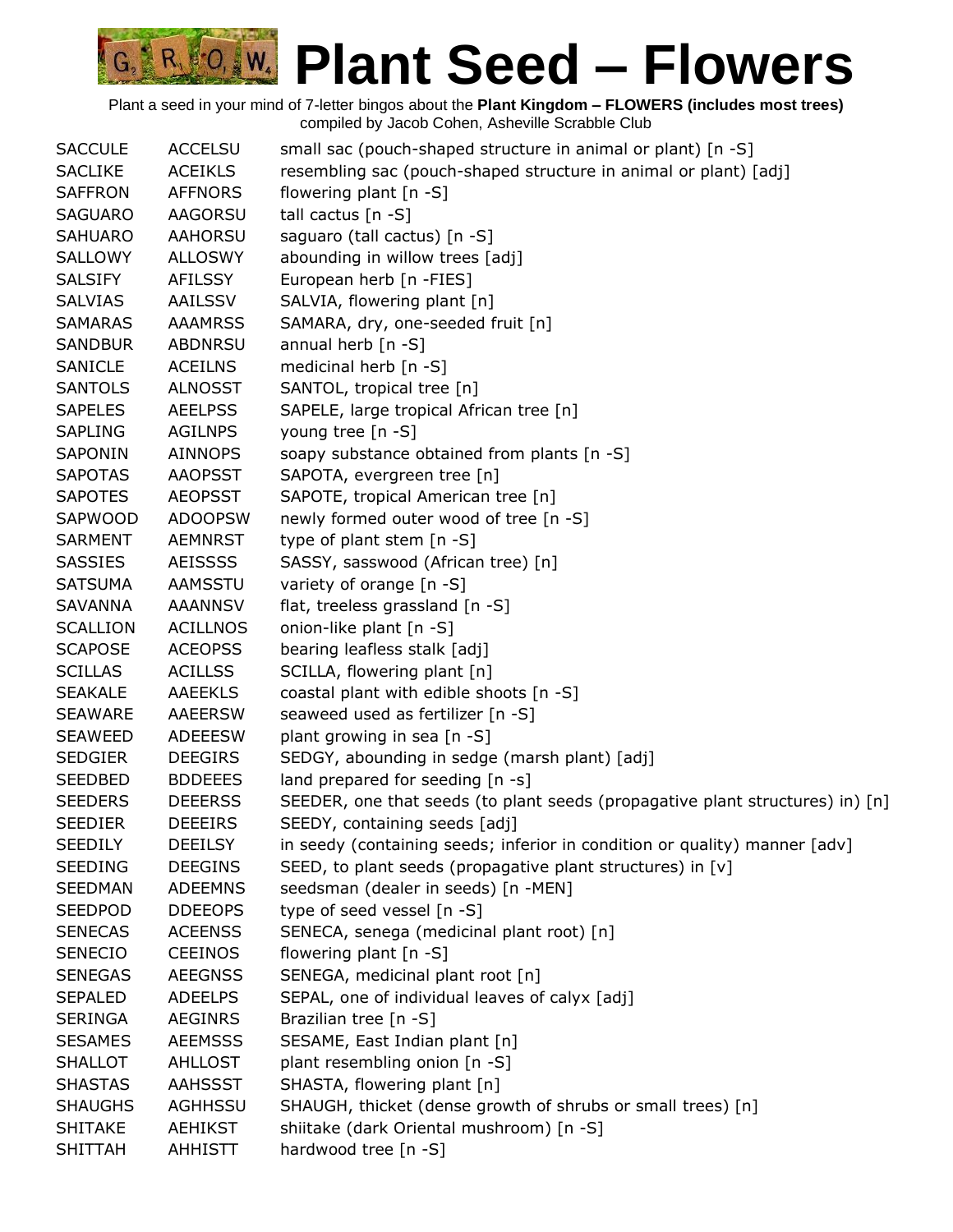| <b>SHITTIM</b> | <b>HIIMSTT</b> | wood of shittah [n -S]                                                            |
|----------------|----------------|-----------------------------------------------------------------------------------|
| <b>SHORTIA</b> | <b>AHIORST</b> | perennial herb [n -S]                                                             |
| <b>SHRUBBY</b> | <b>BBHRSUY</b> | covered with shrubs [adj -BIER, -BIEST]                                           |
| <b>SILIQUA</b> | AIILQSU        | silique (type of seed capsule) [n -E]                                             |
| <b>SILIQUE</b> | EIILQSU        | type of seed capsule $[n -S]$                                                     |
| <b>SILVICS</b> | <b>CIILSSV</b> | study of forest trees [n]                                                         |
| <b>SIMLINS</b> | <b>IILMNSS</b> | SIMLIN, cymling (variety of squash) [n]                                           |
| <b>SKIMMIA</b> | <b>AIIKMMS</b> | evergreen shrub [n -S]                                                            |
| <b>SKIRRET</b> | <b>EIKRRST</b> | Asian herb [n -S]                                                                 |
| <b>SLIMIER</b> | <b>EIILMRS</b> | slimy, resembling slime [adj]                                                     |
| <b>SLIMING</b> | <b>GIILMNS</b> | slime, to cover with slime (viscous mud) [v]                                      |
| SOILAGE        | <b>AEGILOS</b> | green crops for feeding animals [n -S]                                            |
| <b>SOLANUM</b> | <b>ALMNOSU</b> | any of genus of herbs and shrubs [n -S]                                           |
| <b>SORGHOS</b> | <b>GHOORSS</b> | SORGHO, sorgo (variety of sorghum) [n]                                            |
| <b>SORGHUM</b> | <b>GHMORSU</b> | cereal grass $[n - S]$                                                            |
| <b>SOUARIS</b> | <b>AIORSSU</b> | SOUARI, tropical tree [n]                                                         |
| <b>SOURGUM</b> | <b>GMOORSU</b> | softwood tree of eastern North America [n -S]                                     |
| <b>SOURSOP</b> | <b>OOPRSSU</b> | tropical tree $[n - S]$                                                           |
| SOWABLE        | <b>ABELOSW</b> | SOW, to scatter over land for growth, as seed [adj]                               |
| SOWINGS        | <b>GINOSSW</b> | SOWING, act of scattering seeds [n]                                               |
| <b>SOYBEAN</b> | <b>ABENOSY</b> | seed of cultivated Asian herb [n -S]                                              |
| SOYMEAL        | <b>AELMOSY</b> | residue from extraction of oil from soybean seeds [n -S]                          |
| <b>SPALTED</b> | <b>ADELPST</b> | denoting wood having irregular lines resulting from fungal decay [adj]            |
| <b>SPATHAL</b> | <b>AAHLPST</b> | SPATHE, leaflike organ of certain plants [adj]                                    |
| <b>SPATHED</b> | <b>ADEHPST</b> | SPATHE, leaflike organ of certain plants [adj]                                    |
| <b>SPATHES</b> | <b>AEHPSST</b> | SPATHE, leaflike organ of certain plants [n]                                      |
| <b>SPICERS</b> | <b>CEIPRSS</b> | SPICER, one that spices (to season with spice (aromatic vegetable substance)) [n] |
| <b>SPICING</b> | <b>CGIINPS</b> | SPICE, to season with spice (aromatic vegetable substance) [v]                    |
| <b>SPICULE</b> | <b>CEILPSU</b> | needlelike structure [n -S]                                                       |
| <b>SPINACH</b> | <b>ACHINPS</b> | cultivated herb [n -ES]                                                           |
| <b>SPINAGE</b> | <b>AEGINPS</b> | spinach (cultivated herb) [n -S]                                                  |
| <b>SPINATE</b> | <b>AEINPST</b> | bearing thorns [adj]                                                              |
| <b>SPINIER</b> | <b>EIINPRS</b> | SPINY, bearing or covered with thorns [adj]                                       |
| <b>SPINNEY</b> | <b>EINNPSY</b> | thicket (dense growth of shrubs or small trees) [n -S]                            |
| <b>SPINOSE</b> | <b>EINOPSS</b> | spiny (bearing or covered with thorns) [adj]                                      |
| <b>SPINOUS</b> | <b>INOPSSU</b> | spiny (bearing or covered with thorns) [adj]                                      |
| <b>SPINULA</b> | AILNPSU        | spinule (small thorn) [n -E]                                                      |
| SPINULE        | <b>EILNPSU</b> | small thorn $[n - S]$                                                             |
| <b>SPIRAEA</b> | <b>AAEIPRS</b> | spirea (flowering shrub) [n -S]                                                   |
| <b>SPIREAS</b> | <b>AEIPRSS</b> | SPIREA, flowering shrub [n]                                                       |
| <b>SPROUTS</b> | OPRSSTU        | SPROUT, to begin to grow [v]                                                      |
| <b>SPUDDER</b> | <b>DDEPRSU</b> | tool for removing bark from trees [n -S]                                          |
| <b>SPURGES</b> | <b>EGPRSSU</b> | SPURGE, tropical plant [n]                                                        |
| <b>SPURREY</b> | <b>EPRRSUY</b> | spurry (European weed) [n -S]                                                     |
| <b>SQUILLS</b> | <b>ILLQSSU</b> | SQUILL, Eurasian herb [n]                                                         |
| <b>STAMENS</b> | <b>AEMNSST</b> | STAMEN, pollen-bearing organ of flowering plants [n]                              |
| <b>STATICE</b> | <b>ACEISTT</b> | flowering plant [n -S]                                                            |
|                |                |                                                                                   |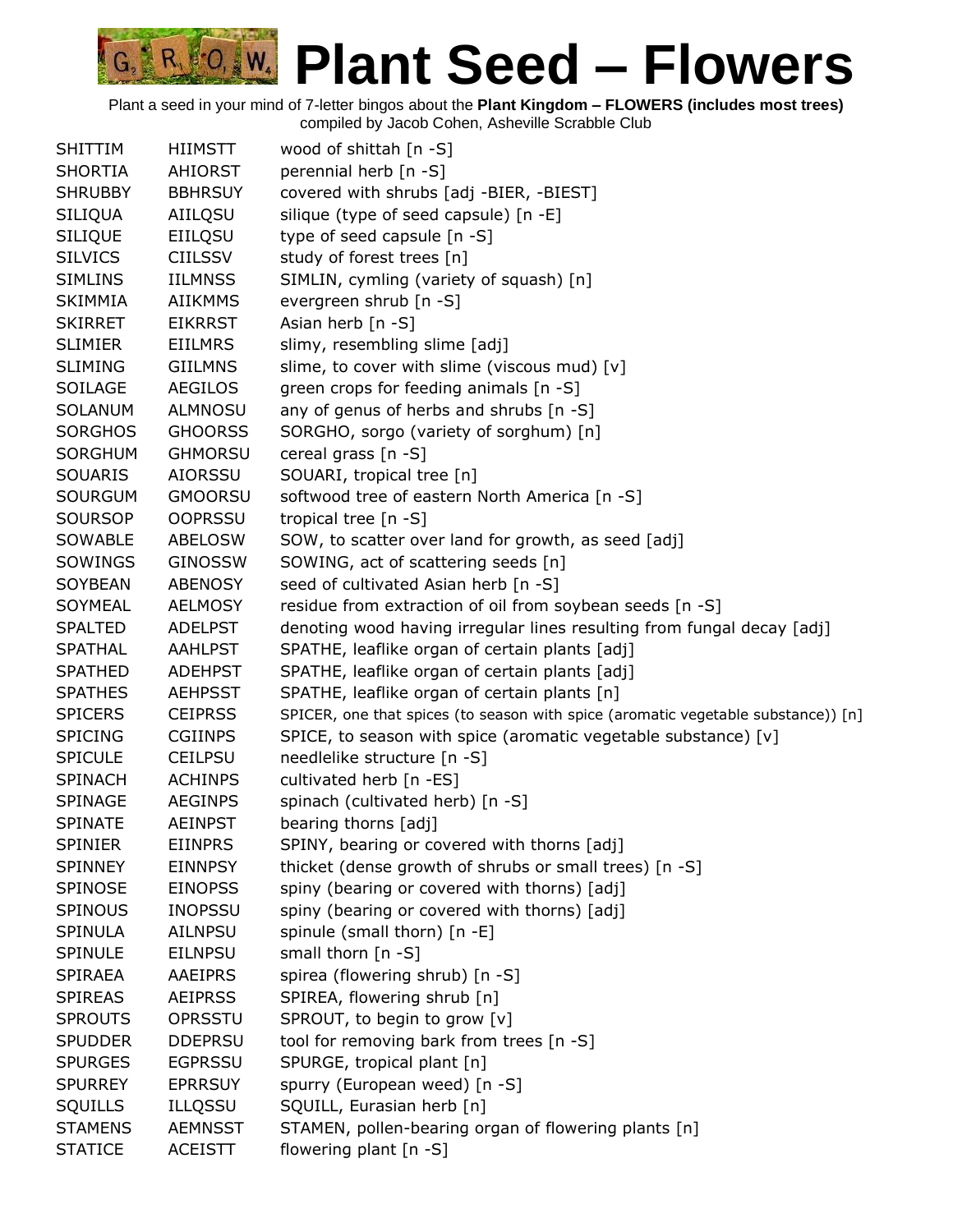| <b>STEMMED</b> | <b>DEEMMST</b> | STEM, to remove stems (ascending axes of plant) from [v]                         |
|----------------|----------------|----------------------------------------------------------------------------------|
| <b>STEMMER</b> | <b>EEMMRST</b> | one that removes stems [n -S]                                                    |
| <b>STEPPES</b> | <b>EEPPSST</b> | STEPPE, vast treeless plain [n]                                                  |
| <b>STEVIAS</b> | <b>AEISSTV</b> | STEVIA, South American herb with sweet-tasting leaves [n]                        |
| <b>STIPELS</b> | <b>EILPSST</b> | STIPEL, small stipule (appendage at base of leaf in certain plants) [n]          |
| <b>STIPULE</b> | <b>EILPSTU</b> | appendage at base of leaf in certain plants [n -S]                               |
| <b>STOLONS</b> | <b>LNOOSST</b> | STOLON, type of plant stem [n]                                                   |
| <b>STOMATA</b> | <b>AAMOSTT</b> | STOMA, minute opening in epidermis of plant organ [n]                            |
| <b>STOMATE</b> | <b>AEMOSTT</b> | stoma (minute opening in epidermis of plant organ) [n -S]                        |
| <b>STRAWED</b> | <b>ADERSTW</b> | STRAW, to cover with straw (stalks of threshed grain) [v]                        |
| <b>STROBIL</b> | <b>BILORST</b> | strobile (conical, multiple fruit of certain trees) [n -S]                       |
| <b>SUBERIC</b> | <b>BCEIRSU</b> | pertaining to cork [adj]                                                         |
| <b>SUBERIN</b> | <b>BEINRSU</b> | substance found in cork cells [n -S]                                             |
| <b>SUCCORY</b> | <b>CCORSUY</b> | chicory (perennial herb) [n -RIES]                                               |
| <b>SUCKERS</b> | <b>CEKRSSU</b> | SUCKER, to strip of lower shoots or branches [v]                                 |
| <b>SUMACHS</b> | <b>ACHMSSU</b> | SUMACH, sumac (flowering tree or shrub) [n]                                      |
| <b>SUNDEWS</b> | <b>DENSSUW</b> | SUNDEW, marsh plant [n]                                                          |
| <b>SWARTHS</b> | <b>AHRSSTW</b> | SWARTH, turf (surface layer of earth containing dense growth of grass) [n]       |
| SWIDDEN        | <b>DDEINSW</b> | agricultural plot produced by burning off vegetative cover [n -S]                |
| SWINGLE        | <b>EGILNSW</b> | to scutch (to separate woody fiber from by beating) [v -D, -LING, -S]            |
| <b>SYNCARP</b> | <b>ACNPRSY</b> | fleshy multiple fruit [n -S]                                                     |
| <b>SYRINGA</b> | <b>AGINRSY</b> | ornamental shrub [n -S]                                                          |
|                |                | T 7s                                                                             |
| <b>TAGETES</b> | <b>AEEGSTT</b> | flowering plant [n TAGETES]                                                      |
| <b>TALIPOT</b> | AILOPTT        | tall palm tree [n -S]                                                            |
| <b>TALLOLS</b> | <b>ALLLOST</b> | TALLOL, resinous liquid [n]                                                      |
| <b>TAMPALA</b> | <b>AAALMPT</b> | annual herb [n -S]                                                               |
| <b>TANBARK</b> | <b>AABKNRT</b> | tree bark used as source of tannin [n -S]                                        |
| <b>TANGELO</b> | <b>AEGLNOT</b> | citrus fruit $[n - S]$                                                           |
| <b>TANSIES</b> | <b>AEINSST</b> | TANSY, perennial herb [n]                                                        |
| <b>TAPETAL</b> | <b>AAELPTT</b> | TAPETUM, layer of cells in some plants [adj]                                     |
| <b>TAPETUM</b> | <b>AEMPTTU</b> | layer of cells in some plants [n -TA or -S]                                      |
| <b>TAPROOT</b> | <b>AOOPRTT</b> | main root of plant $[n - S]$                                                     |
| <b>TARWEED</b> | <b>ADEERTW</b> | flowering plant $[n - S]$                                                        |
| <b>TATTIES</b> | <b>AEISTTT</b> | TATTIE, potato (edible tuber of cultivated plant) [n]                            |
| <b>TEASELS</b> | <b>AEELSST</b> | TEASEL, to raise soft surface on fabric with bristly flower head [v]             |
| <b>TEAZELS</b> | <b>AEELSTZ</b> | TEAZEL, to teasel (to raise soft surface on fabric with bristly flower head) [v] |
| <b>TEAZLED</b> | <b>ADEELTZ</b> | TEAZLE, to teasel (to raise soft surface on fabric with bristly flower head) [v] |
| <b>TEAZLES</b> | <b>AEELSTZ</b> | TEAZLE, to teasel (to raise soft surface on fabric with bristly flower head) [v] |
| <b>TELOMES</b> | <b>EELMOST</b> | TELOME, structural unit of vascular plant [n]                                    |
| <b>TELOMIC</b> | <b>CEILMOT</b> | TELOME, structural unit of vascular plant [adj]                                  |
| <b>TENDRIL</b> | <b>DEILNRT</b> | leafless organ of climbing plants [n -S]                                         |
| <b>THACKED</b> | <b>ACDEHKT</b> | THACK, to thatch (to cover with thatch (plant stalks or foliage)) [v]            |
| <b>THALLUS</b> | <b>AHLLSTU</b> | plant body without true root, stem, or leaf [n -ES or -LLI]                      |
| <b>THICKET</b> | <b>CEHIKTT</b> | dense growth of shrubs or small trees [n -S]                                     |
| <b>THISTLE</b> | <b>EHILSTT</b> | prickly plant [n -S]                                                             |
| <b>THISTLY</b> | <b>HILSTTY</b> | prickly (having many sharp points) [adj -LIER, -LIEST]                           |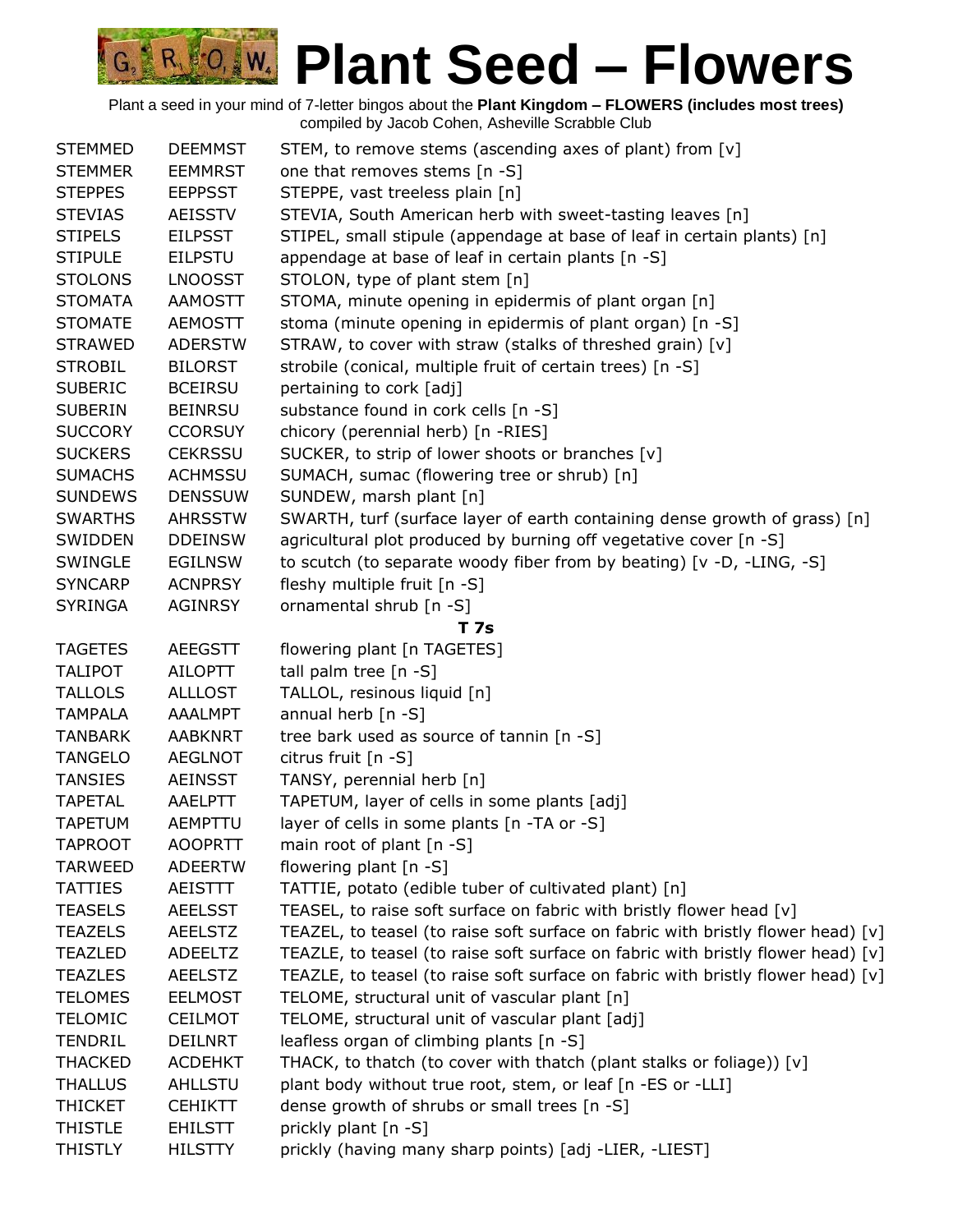| <b>THORNED</b> | <b>DEHNORT</b> | THORN, to prick with thorn (sharp, rigid projection on plant) [v]                      |
|----------------|----------------|----------------------------------------------------------------------------------------|
| <b>THYRSES</b> | <b>EHRSSTY</b> | THYRSE, thyrsus (type of flower cluster) [n]                                           |
| <b>THYRSUS</b> | <b>HRSSTUY</b> | type of flower cluster [n -SI]                                                         |
| <b>TILLERS</b> | <b>EILLRST</b> | TILLER, to put forth stems from root [v]                                               |
| <b>TIMBERS</b> | <b>BEIMRST</b> | TIMBER, to furnish with timber (wood used as building material) [v]                    |
| TIMBERY        | <b>BEIMRTY</b> | TIMBER, to furnish with timber (wood used as building material) [adj]                  |
| <b>TIMOTHY</b> | <b>HIMOTTY</b> | European grass [n -HIES]                                                               |
| <b>TOBACCO</b> | <b>ABCCOOT</b> | annual herb cultivated for its leaves [n -S or -ES]                                    |
| <b>TOPIARY</b> | <b>AIOPRTY</b> | art of trimming shrubs into shapes [n -RIES]                                           |
| <b>TOPWORK</b> | <b>KOOPRTW</b> | to graft scions of another variety of plant on main branches of [v -ED, -ING, -S]      |
| <b>TREEING</b> | <b>EEGINRT</b> | TREE, to drive up tree (tall, woody plant) [v]                                         |
| <b>TREETOP</b> | <b>EEOPRTT</b> | top of tree $[n -S]$                                                                   |
| <b>TREFOIL</b> | <b>EFILORT</b> | plant having ternate leaves [n -S]                                                     |
| <b>TRELLIS</b> | <b>EILLRST</b> | to provide with trellis (frame used as support for climbing plants) [v -ED, -ING, -ES] |
| TRENAIL        | AEILNRT        | treenail (wooden peg used for fastening timbers) [n -S]                                |
| TRIFFID        | DFFIIRT        | fictional predatory plant [n -S]                                                       |
| <b>TRITOMA</b> | <b>AIMORTT</b> | African herb [n -S]                                                                    |
| <b>TRUNKED</b> | <b>DEKNRTU</b> | TRUNK, main stem of tree [adj]                                                         |
| <b>TRUNNEL</b> | <b>ELNNRTU</b> | treenail (wooden peg used for fastening timbers) [n -S]                                |
| <b>TRYMATA</b> | <b>AAMRTTY</b> | TRYMA, type of nut [n]                                                                 |
| <b>TUFFETS</b> | <b>EFFSTTU</b> | TUFFET, clump of grass [n]                                                             |
| <b>TUNDRAS</b> | <b>ADNRSTU</b> | TUNDRA, level, treeless expanse of arctic land [n]                                     |
| <b>TUPELOS</b> | <b>ELOPSTU</b> | TUPELO, softwood tree [n]                                                              |
| <b>TURBETH</b> | <b>BEHRTTU</b> | turpeth (medicinal plant root) [n -S]                                                  |
| <b>TURBITH</b> | <b>BHIRTTU</b> | turpeth (medicinal plant root) [n -S]                                                  |
| <b>TURFIER</b> | EFIRRTU        | TURFY, covered with turf [adj]                                                         |
| <b>TURFING</b> | <b>FGINRTU</b> | TURF, to cover with turf $[v]$                                                         |
| <b>TURIONS</b> | <b>INORSTU</b> | TURION, thick new growth on plant [n]                                                  |
| <b>TURNIPS</b> | <b>INPRSTU</b> | TURNIP, edible plant root [n]                                                          |
| <b>TURNIPY</b> | <b>INPRTUY</b> | TURNIP, edible plant root [adj -PIER, -PIEST]                                          |
| <b>TURPETH</b> | <b>EHPRTTU</b> | medicinal plant root [n -S]                                                            |
| <b>TUSSOCK</b> | <b>CKOSSTU</b> | clump of grass $[n - S]$                                                               |
| TUSSUCK        | <b>CKSSTUU</b> | tussock (clump of grass) [n -S]                                                        |
| <b>TWIGGEN</b> | <b>EGGINTW</b> | made of twigs (small branches) [adj]                                                   |
|                |                | <b>U</b> 7s                                                                            |
| <b>UMBELED</b> | <b>BDEELMU</b> | UMBEL, type of flower cluster [adj]                                                    |
| <b>UNCLEFT</b> | <b>CEFLNTU</b> | CLEFT, to insert scion into stock of plant [adj]                                       |
| <b>UNHUSKS</b> | <b>HKNSSUU</b> | UNHUSK, to remove husk from [v]                                                        |
| <b>UNROOTS</b> | <b>NOORSTU</b> | UNROOT, to uproot (to pull up by roots) [v]                                            |
| <b>UNSOWED</b> | <b>DENOSUW</b> | SOW, to scatter over land for growth, as seed [adj]                                    |
| <b>UPROOTS</b> | <b>OOPRSTU</b> | UPROOT, to pull up by roots [v]                                                        |
| <b>UPTEARS</b> | <b>AEPRSTU</b> | UPTEAR, to tear out by roots [v]                                                       |
|                |                | <b>V</b> 7s                                                                            |
| <b>VALERIC</b> | <b>ACEILRV</b> | VALERIAN, perennial herb [adj]                                                         |
| VALONIA        | AAILNOV        | substance obtained from dried acorn cups and used in tanning and dyeing [n -S]         |
| <b>VEGETAL</b> | <b>AEEGLTV</b> | pertaining to plants [adj]                                                             |
| <b>VEGGIES</b> | <b>EEGGISV</b> | VEGGIE, vegetable [n]                                                                  |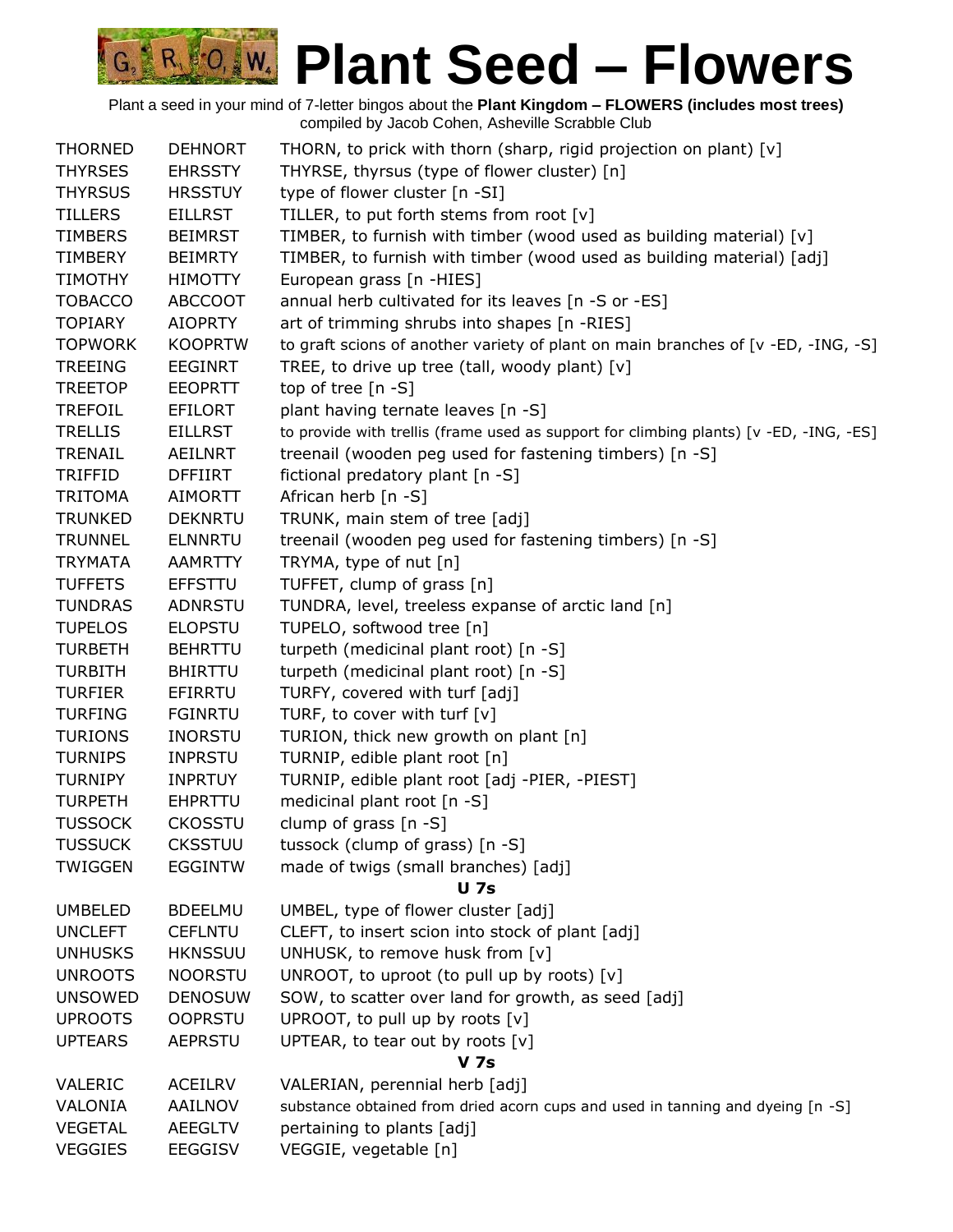| <b>VERBENA</b> | <b>ABEENRV</b> | flowering plant $[n - S]$                                            |
|----------------|----------------|----------------------------------------------------------------------|
| <b>VERDANT</b> | <b>ADENRTV</b> | green with vegetation [adj]                                          |
| <b>VERDURE</b> | <b>DEERRUV</b> | green vegetation [n -S]                                              |
| <b>VERVAIN</b> | AEINRVV        | flowering plant [n -S]                                               |
| <b>VETCHES</b> | <b>CEEHSTV</b> | VETCH, climbing plant [n]                                            |
| VIMINAL        | AIILMNV        | VIMEN, long, flexible branch of plant [adj]                          |
| <b>VINIEST</b> | <b>EIINSTV</b> | VINY, covered with vines [adj]                                       |
| <b>VINTAGE</b> | <b>AEGINTV</b> | season's yield of wine from vineyard [n -S]                          |
| <b>VIOLETS</b> | <b>EILOSTV</b> | VIOLET, flowering plant [n]                                          |
| <b>VIROIDS</b> | <b>DIIORSV</b> | VIROID, viruslike plant pathogen [n]                                 |
| <b>VOLVATE</b> | <b>AELOTVV</b> | VOLVA, membranous sac that encloses certain immature mushrooms [adj] |
|                |                | <b>W</b> 7s                                                          |
| <b>WAKAMES</b> | <b>AAEKMSW</b> | WAKAME, brown seaweed native to Asia [n]                             |
| <b>WALNUTS</b> | <b>ALNSTUW</b> | WALNUT, edible nut [n]                                               |
| WANGANS        | <b>AAGNNSW</b> | WANGAN, wanigan (supply chest used in logging camp) [n]              |
| <b>WANGUNS</b> | <b>AGNNSUW</b> | WANGUN, wanigan (supply chest used in logging camp) [n]              |
| WANIGAN        | AAGINNW        | supply chest used in logging camp [n -S]                             |
| <b>WASABIS</b> | AABISSW        | WASABI, pungent herb [n]                                             |
| <b>WATAPES</b> | <b>AAEPSTW</b> | WATAPE, watap (thread made from roots of various trees) [n]          |
| <b>WATTAPE</b> | AAEPTTW        | watap (thread made from roots of various trees) [n -S]               |
| WAXWEED        | ADEEWWX        | annual herb $[n - S]$                                                |
| WEEDBED        | <b>BDDEEEW</b> | area of body of water having many weeds [n -S]                       |
| <b>WEEDERS</b> | <b>DEEERSW</b> | WEEDER, one that weeds (to remove weeds (undesirable plants)) [n]    |
| <b>WEEDIER</b> | <b>DEEEIRW</b> | WEEDY, resembling weed [adj]                                         |
| WEEDILY        | <b>DEEILWY</b> | in weedy manner [adv]                                                |
| <b>WEEDING</b> | <b>DEEGINW</b> | WEED, to remove weeds (undesirable plants) [v]                       |
| WEIGELA        | AEEGILW        | flowering shrub [n -S]                                               |
| <b>WHORTLE</b> | <b>EHLORTW</b> | whort (edible berry) [n -S]                                          |
| <b>WICKAPE</b> | <b>ACEKIPW</b> | wicopy (flowering shrub) [n -S]                                      |
| <b>WICKERS</b> | <b>CEIKRSW</b> | WICKER, slender, pliant twig or branch [n]                           |
| WILDING        | <b>DGIILNW</b> | wild plant or animal [n -S]                                          |
| WINESAP        | <b>AEINPSW</b> | red apple with somewhat tart flesh [n -S]                            |
| WITHIES        | <b>EHIISTW</b> | WITHY, flexible twig [n]                                             |
| WITHING        | <b>GHIINTW</b> | WITHE, to bind with flexible twigs [v]                               |
| <b>WITLOOF</b> | <b>FILOOTW</b> | chicory (perennial herb) [n -S]                                      |
| <b>WOADWAX</b> | AADOWWX        | ornamental shrub [n -ES]                                             |
| <b>WOODIER</b> | <b>DEIOORW</b> | WOODY, containing or resembling wood [adj]                           |
| <b>WOODING</b> | <b>DGINOOW</b> | WOOD, to furnish with wood [v]                                       |
| <b>WOODLOT</b> | <b>DLOOOTW</b> | area restricted to growing of forest trees [n -S]                    |
| <b>WOODMAN</b> | <b>ADMNOOW</b> | woodsman (one who works or lives in forest) [n -MEN]                 |
| <b>WOODSIA</b> | <b>ADIOOSW</b> | small fern (flowerless vascular plant) [n -S]                        |
| <b>WOODWAX</b> | <b>ADOOWWX</b> | woadwax (ornamental shrub) [n -ES]                                   |
| <b>WREATHS</b> | <b>AEHRSTW</b> | WREATH, band of flowers [n]                                          |
| <b>WREATHY</b> | <b>AEHRTWY</b> | WREATH, band of flowers [adj]                                        |
| <b>WURZELS</b> | <b>ELRSUWZ</b> | WURZEL, variety of beet [n]                                          |
|                |                | X <sub>7s</sub>                                                      |